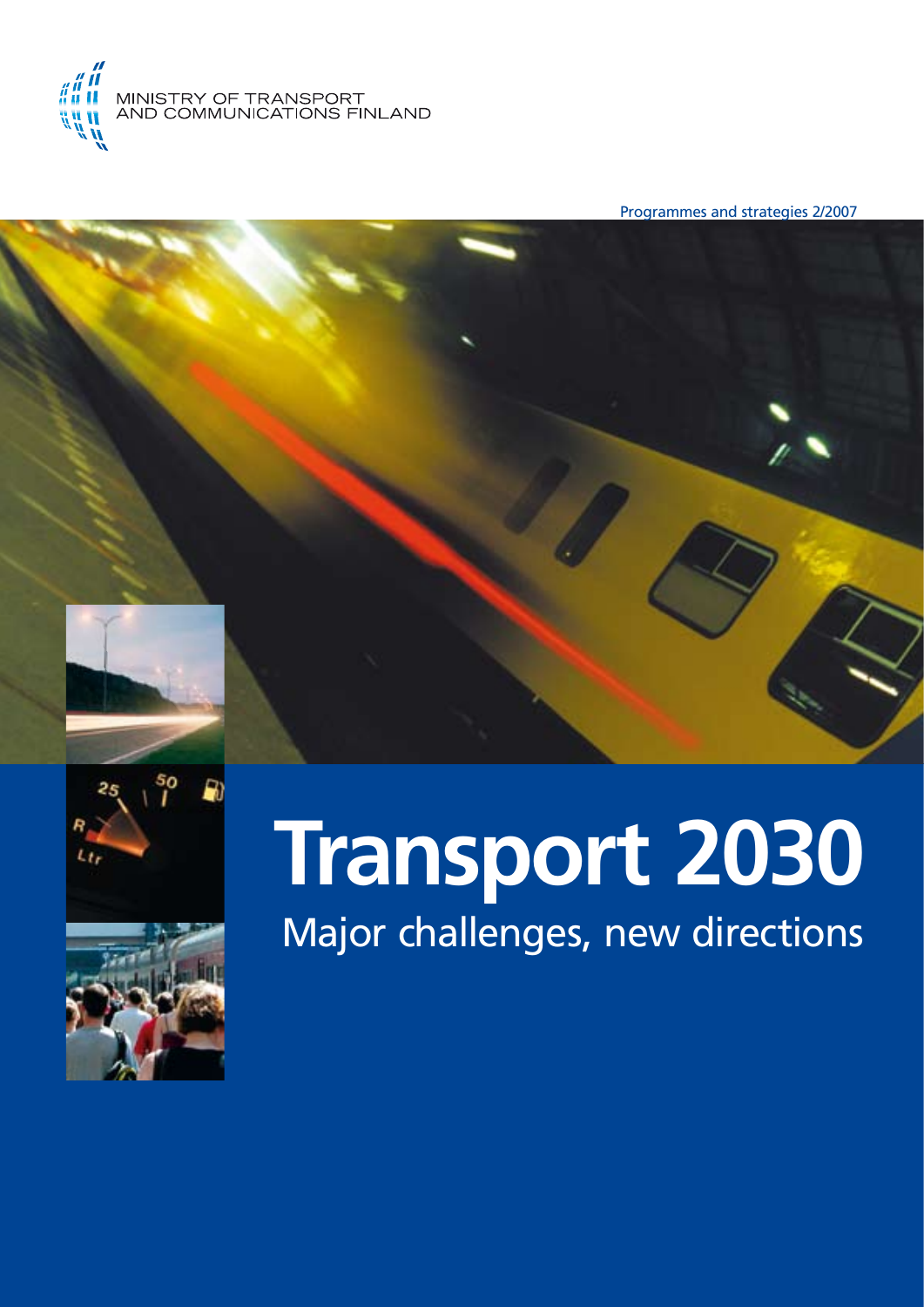**Transport 2030** Major challenges, new directions

Ministry of Transport and Communications Programmes and strategies 2/2007

ISSN 1457-747X (printed version), 1795-4037 (web-based version) ISBN 978-952-201-590-7 (printed version), 978-952-201-591-4 (web-based version)

Layout Workshop Pälviä Oy

Photographs Futureimagebank, Imagestate, Ministry of Transport and Communications, WSP Design Studio

Printing Edita Prima 2007

Electronic version at: www.mintc.fi/publications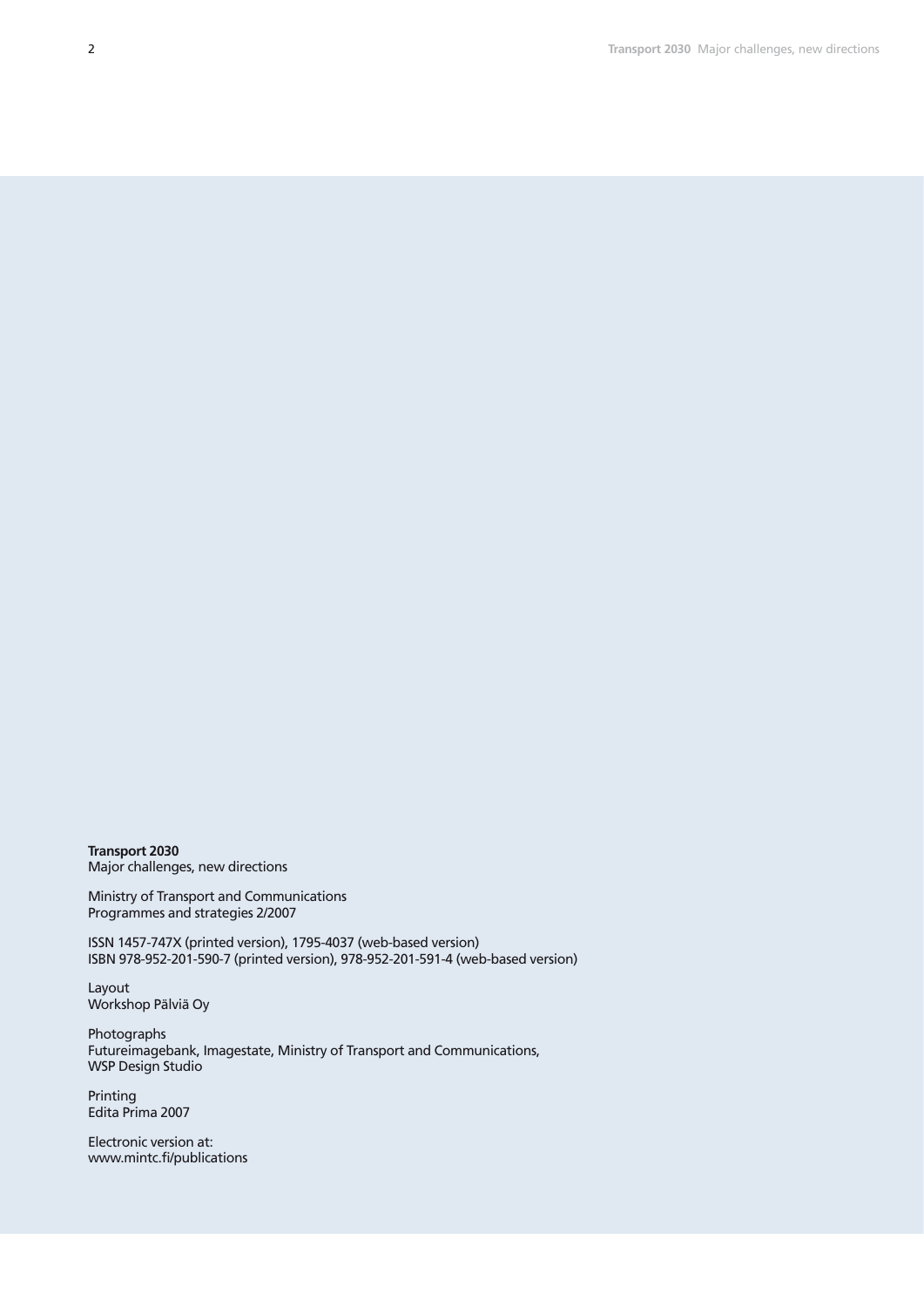# **Transport 2030**<br>Major challenges, new directions

# **Contents**



| Competitiveness of business <b>competitiveness</b> 17                   |  |  |
|-------------------------------------------------------------------------|--|--|
|                                                                         |  |  |
|                                                                         |  |  |
|                                                                         |  |  |
|                                                                         |  |  |
|                                                                         |  |  |
|                                                                         |  |  |
|                                                                         |  |  |
|                                                                         |  |  |
|                                                                         |  |  |
|                                                                         |  |  |
|                                                                         |  |  |
|                                                                         |  |  |
| Efficiency in maintenance and development of transport infrastructure34 |  |  |
|                                                                         |  |  |
|                                                                         |  |  |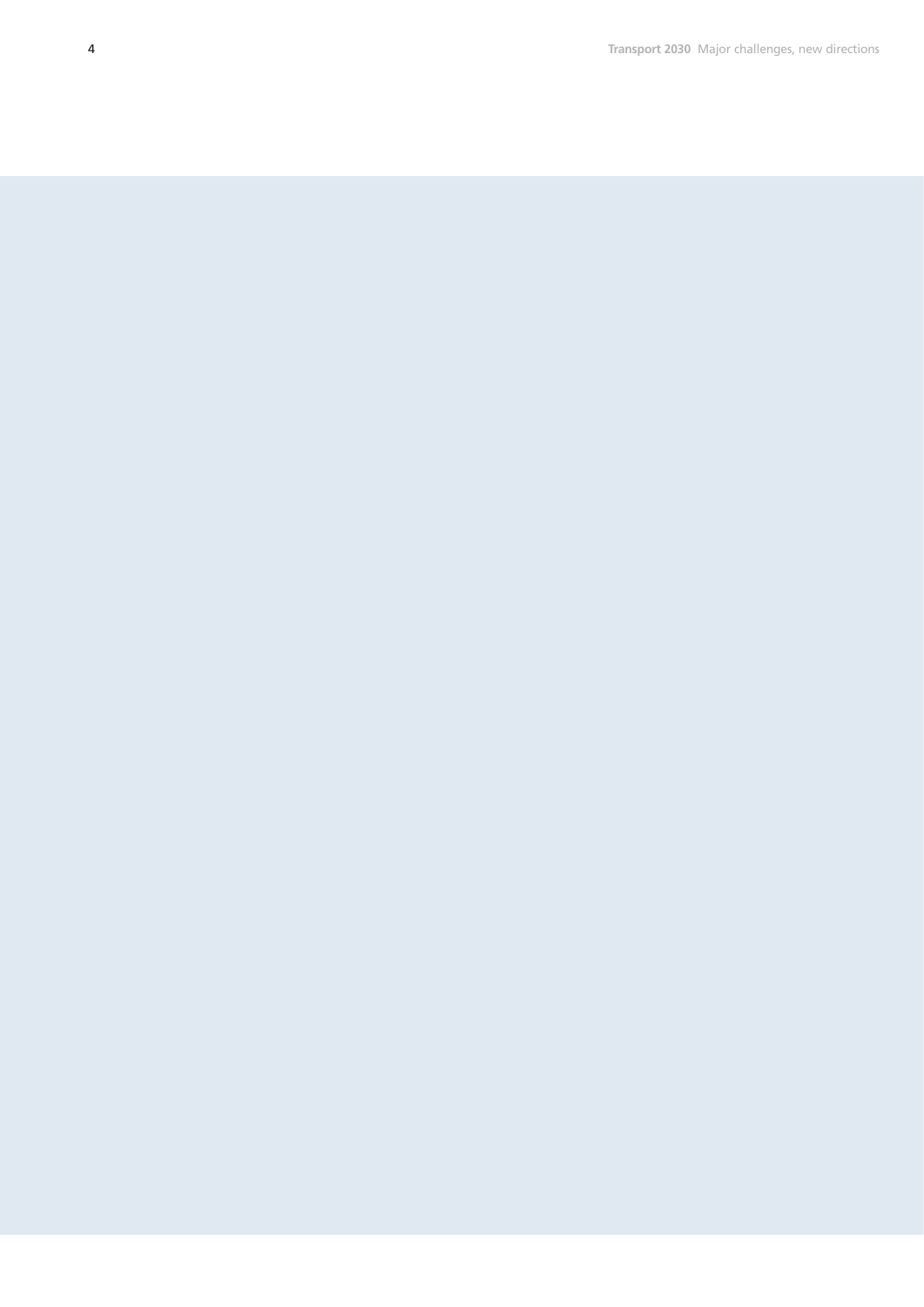

Helsinki 20 March 2007

Haij huiseiz

Harri Pursiainen Permanent Secretary

# **Foreword**

Integrated management and development of the transport system requires strategic frameworks that will guide operations over the long term. *Transport 2030* is a proposal for new Finnish transport policy framework.

As the operating environment changes, development of the transport system faces many global and national challenges. The most central of these relate to Finland's competitiveness, smooth everyday travel and the control of climate change. They are all literally indispensable and require new choices in transport policy.

The framework will direct transport policy over the coming years. Many of these choices will have to be made soon while others will become relevant over a period of some years. What is essential is that the framework is effective and development is sustained. The pace and priorities of development will be influenced by the development of both resources and the operating environment. Limited public sector resources mean that operations have to be efficient and effectiveness improved; we have to be able to prioritise and find innovative solutions and operating approaches. It is critical that the transport system works as well as possible every day, both now and in the future.

*Transport 2030 – Major challenges, new directions* is the civil service view of the choices facing a future transport policy. The choices have been prepared within the Ministry of Transport and Communications in cooperation between management and experts in the Ministry's administrative sector. While the work was in progress in the spring of 2006, a wide-ranging consultation was carried out in the regions. The Ministry of Transport and Communications would like this document to stimulate a broad-based discussion about the direction and framework of transport policy. The natural result of such a discussion would be a report on government transport policy, which will be given to Parliament to consider.

The framework will be used in operational planning and budgeting by the Ministry of Transport and Communications' administrative sector, in directing the transport and infrastructure agencies, and in cooperation and interaction with other organisations.

Working with other partners, the framework will be used to draw up an action plan that will set out the critical measures required over the next few years. The action plan will specify the measures that will be taken to develop the transport system in the desired direction.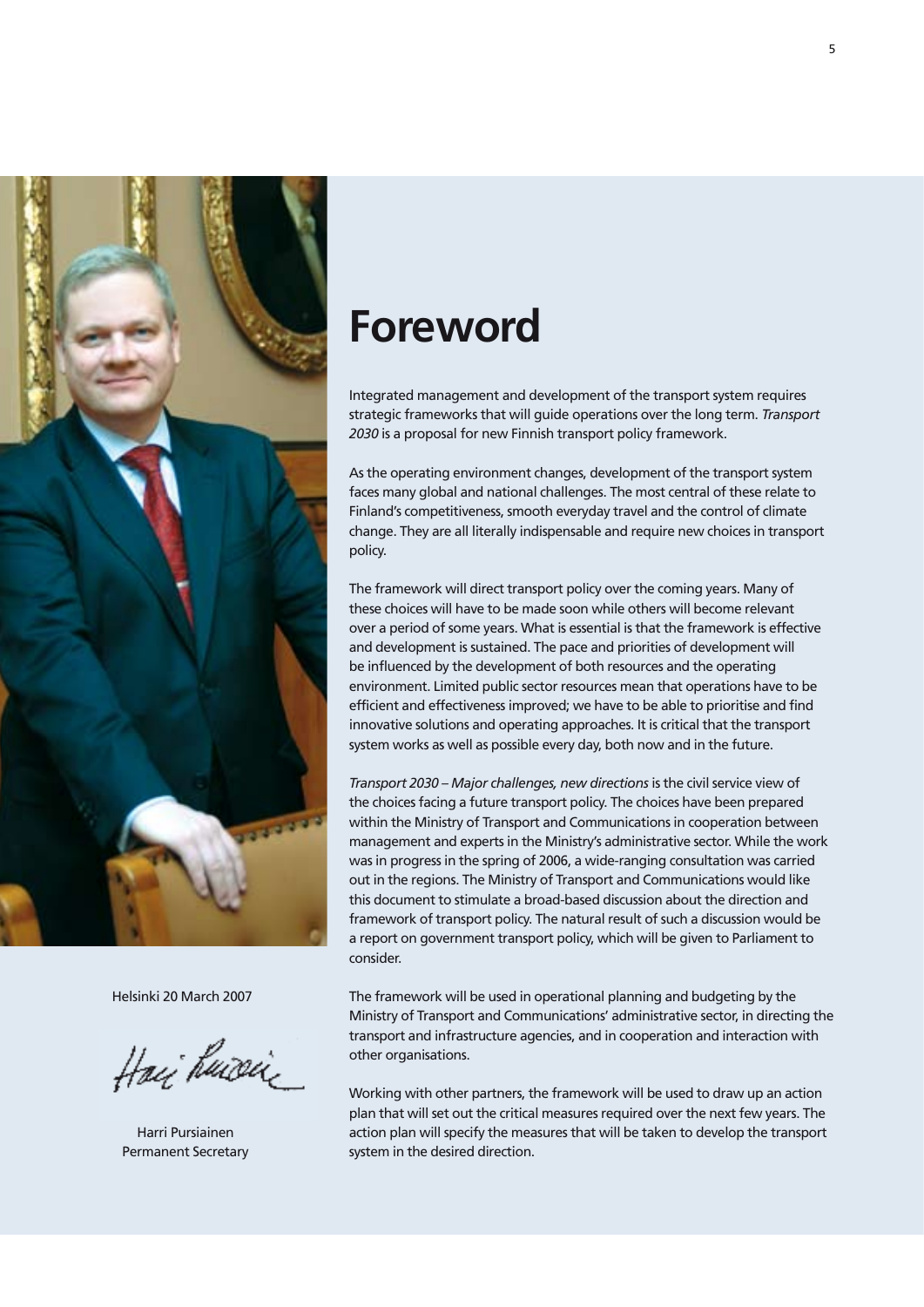# **To the reader**

Transport policy is facing major challenges. Controlling climate change is the most significant of these. Greenhouse gases produced by the transport sector increase year after year and they now account for about a fifth of all of Finland's greenhouse gas emissions. Targets must be set to quickly and systematically reduce greenhouse gas emissions from transport.

Other critical future challenges are preserving the competitiveness of Finland's logistics sector in global markets and providing people with opportunities to efficient and convenient daily travel, both in the growing urban regions and in increasingly depopulated rural areas. The objective of this framework is to manage the change in direction of transport policy so that competitiveness of the logistics sector and the ease of people's daily travel are preserved while reducing greenhouse gas emissions. It is possible to reconcile these challenges, but this will require new kinds of sustainable choices in transport policy, innovation in operations and cooperation between the various actors.

The White Paper approved by the European Commission *European transport policy for 2010: time to decide* defined a new direction in transport policy. The mid-term review of the White Paper approved by the Commission in 2006 stated that mobility throughout the Union must be seen as a question for the whole continent. Rapid globalisation has made an efficient and reliable transport system a key factor in the competitiveness of the regions. At the same time, the price of oil, greenhouse gas emissions and climate change pose unprecedented challenges, but also a stimulus to work towards a transport system that is sustainable, energy efficient and environmentally responsible.

A transport system consists of different modes of transport for people's daily journeys and the world of business. People, vehicles, transport networks and terminals, the

management involved as well as the services provided influence the effectiveness of the system. The choices made today will create the foundation for the transport system of the future. Many changes in the structure of society, for example, happen slowly, but they are all the more significant because of that. A clear view of the development objectives for the transport system is a prerequisite for a sustainable transport policy and for decision-making that will determine the options available. On the other hand, changes in the operating environment and choices available mean that transport policy has to be flexible and dynamic and that the direction and emphases have to be reviewed from time to time, for example in the transport policy report submitted to Parliament each parliamentary session.

*Transport 2030 – Major challenges, new directions* gives a view of the objectives and challenges facing transport policy. It presents the most important aspects of the framework covering the next few years, which will help the transport sector respond to its challenges in a sustainable and measured fashion, and will ensure that Finland and Finns have a functioning transport system for the coming decades. The central principles in Transport 2030 are customer orientation, management of an integrated transport system, sensible and efficient use of resources as well as flexibility, dynamism and a proactive approach in the face of changes to the operating environment.

Customer-orientation is a way of thinking. It means developing an understanding of customers' actions as well as the variety of their needs relating to travel and transport through continuous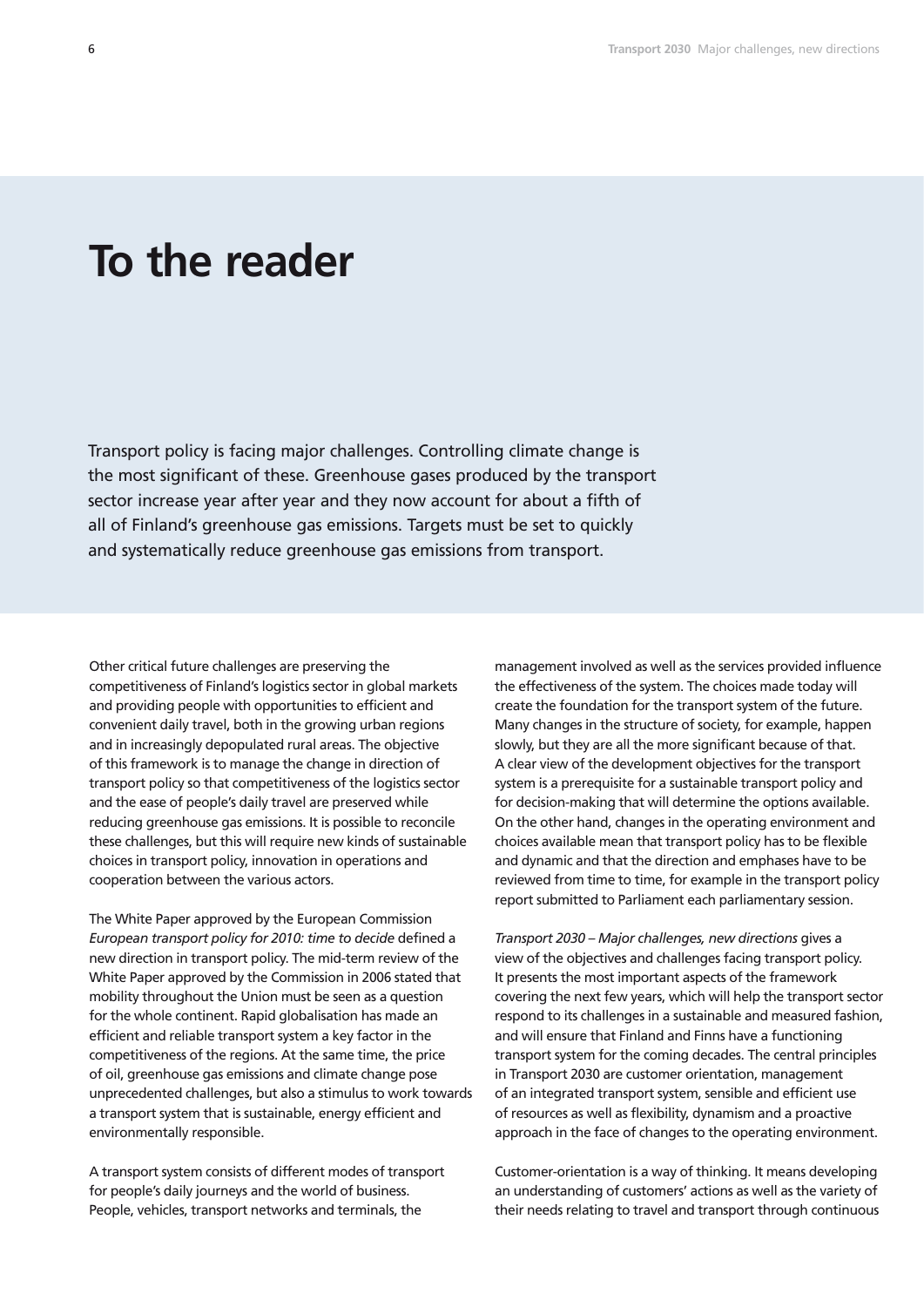

dialogue. Dialogue with customer groups is also used to assess the measures required to respond to their needs as well as the constraints on implementing them. The objective is to provide as much real assistance as possible to customers – Finnish people and the Finnish business community. However, it is not possible to offer everything. Customer orientation means prioritising needs and selecting means that will be of benefit to customers. However, the actions taken must, above all, meet the demands of traffic safety and the environment and be feasible using the resources available.

An innovative transport policy will stimulate the choice of a broad range of approaches to ensuring the functioning of travel and transport. We must be able to exploit the opportunities created by the development of vehicle and information technology alongside traditional mechanisms. New approaches to development will generate the efficiency and effectiveness needed.

Development of the transport system requires holistic thinking and action, and effective cooperation between parties in order to harmonise different interests, objectives and approaches. Community structures and the transport system are locked in an unfavourable trend. Dispersed community structures result in limited opportunities to develop services and public transport, and this leads to lifestyles that are dependent on the car. On the other hand, increasingly good levels of service for car traffic on the edges of growth centres result in further residential dispersion.

Many of the mechanisms that could make the transport system efficient are outside the scope of the Ministry of Transport and Communications, the most important being land use and the location of activities. This requires cooperation from the Ministry and all the areas under its administration in providing opportunities to discuss the priorities of the transport system and those of society as a whole. The implementation of the transport policy framework will require concrete joint action. This will be agreed later when drawing up the action plan.

The European Union's common transport policy and regulations will guide Finland's framework and its implementation. Dialogue is therefore needed to ensure compatibility between the EU and national frameworks.

Changes in the operating environment necessitate a review of transport policy. The challenge is to reconcile interests pulling in different directions. The final choice will be made by each of us individually. Only changes in accustomed ways of thinking and acting when making choices, in our common planning practices and decision-making will make Finland competitive and provide a sustainable transport system that supports our wellbeing.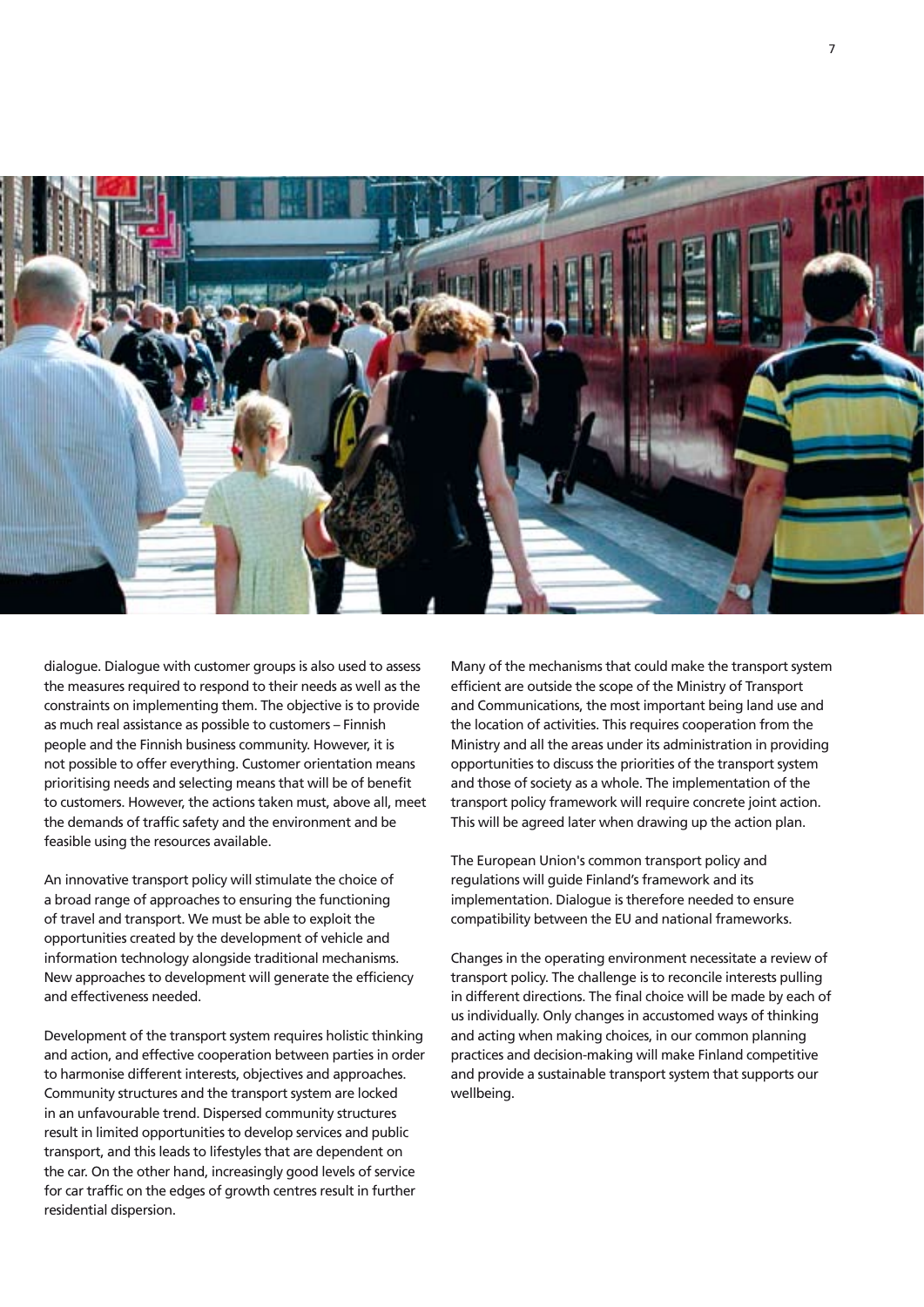# **Transport policy framework in brief**



### **Challenges**

Trends in transport policy will be guided by the challenge of climate change. The amount of greenhouse gas emissions from the transport sector must be reduced. But at the same time, care must be taken to ensure the competitiveness of the logistics sector and ease of daily travel. A balanced transport policy must find ways of reconciling these objectives. The key is to change our ways of thinking and acting and become more customer-oriented and innovative.

# **Central principles**

Transport policy is based on customers' needs and wishes. Customer-orientation means transport policy choices that aim to ensure smooth travel in both professional and everyday life. The level of service needed by customers, citizens and the business community will be provided using a variety of diversified and innovative mechanisms. Customer-orientation also means ensuring that future generations will be able to travel and transport goods as required.

The transport system must be planned and developed holistically. Daily and business travel often involves chains of different modes of travel and transport and their overall functioning has to be ensured. Reviews of individual sectors and operations will be replaced by overall development and optimisation of the transport system. As the transport system is developed the activities of the various agencies will be used to their best advantage.



**Transport policy choices form part of the foundation for Finland's well-being.**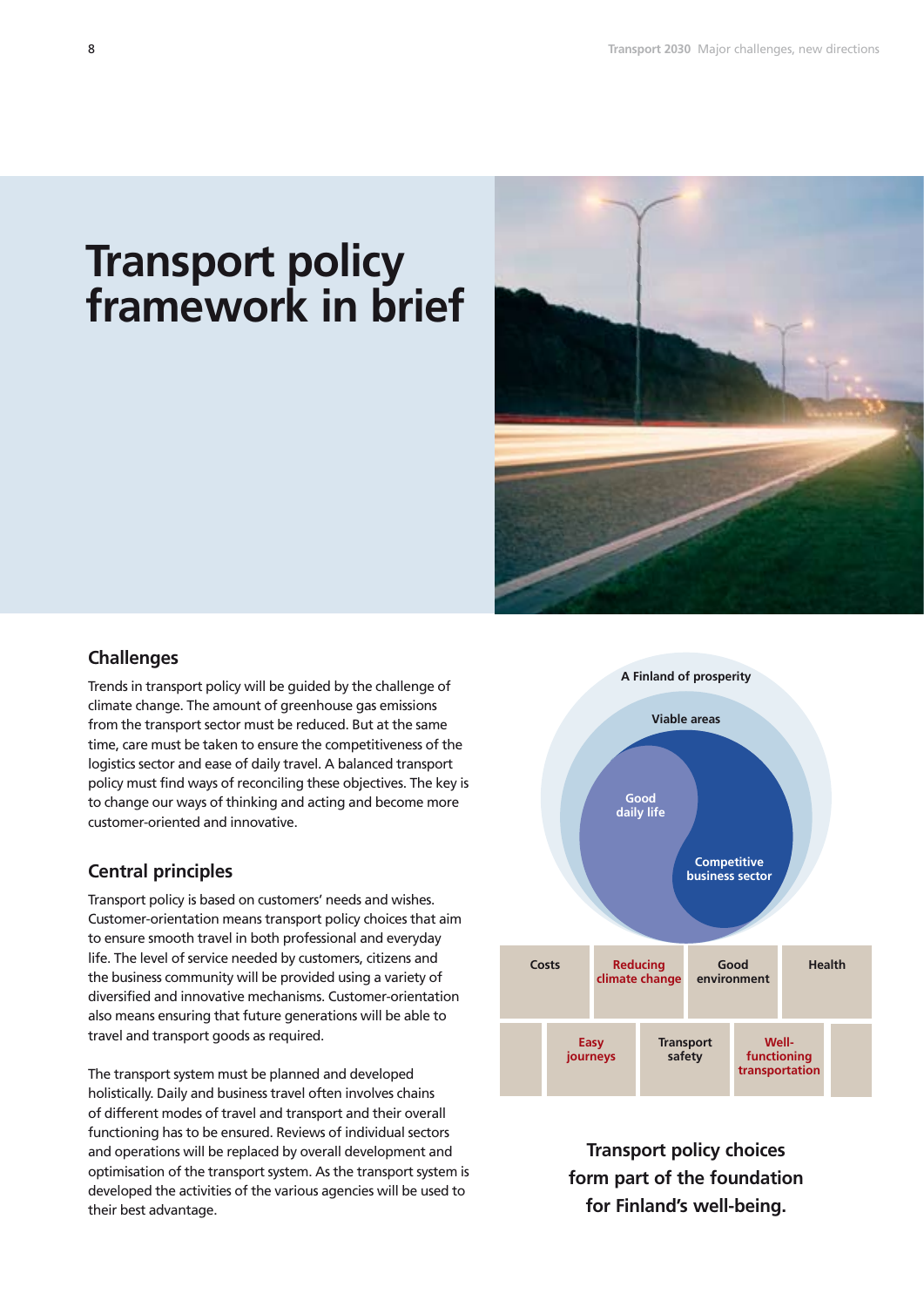Resources will be used efficiently. The sensible and efficient use of limited resources means using a broad selection of mechanisms. The objective of the new development strategy will be to make effective use of the capital invested in transport infrastructure, faster resolution of travel and transport problems, and innovations to improve service levels. Efficient use of resources also means prioritising; resources have to be used in the most productive way overall. Increasingly close cooperation and networking will be used to exploit skill-based resources.

A flexible approach will be taken to solutions and operations. Although the development of the transport system aims at long-term sustainability, there must be flexibility in identifying the right development approach, skill in predicting and responding to changes in the operating environment, and the courage and initiative to influence developments. The future will change people's approach to working and doing business, and will bring new and efficient mechanisms to improve the quality and operation of the transport system. We must be able to take advantage of the opportunities of new technology when improving the transport system. There is a risk that the long-term solutions adopted in the light of today's mechanisms and ways of thinking will not be the best way of responding to the needs of the future.

### **New transport policy framework**

The transport policy framework is a comprehensive approach that will enable the amount of greenhouse gas emissions to be reduced and simultaneously ensure the ease of daily travel and the competitiveness of logistics for business. The aspects of the framework dealing with operating methods aim to improve the productivity of the transport sector and emphasise the importance of networks and cooperation in administering increasingly broader questions of transport policy. Implementing the framework will require a long-term approach and a commitment to development work from those in authority.

To reduce greenhouse gas emissions from transport, it is important to stop the dispersion of community structures and the growth in travel by private car. Transport policy in isolation will not achieve this. The support of land use planning in particular and tax policy and other economic steering mechanisms is needed. A common will to stop the trend towards the dispersion of community structures is also required as well as effective cooperation in order to reach these goals.

Logistics in the business world is facing increasing demands and tougher objectives. In transportation long distance transport of goods and people is concentrating on specific routes and transport corridors. In the long term, the objective is that the nationally important and most travelled routes, i.e. the trunk network, will be of a consistent high quality in order to provide good operational availability and safety. A national programme to improve the service level of the trunk network is being drawn up. From the point of view of the operation and

safety of maritime transport, it is important to maintain the competitiveness of Finland's merchant fleet.

Transport safety has to be improved, particularly regarding road traffic. To improve transport safety it is important to create a safety conscious, responsible traffic culture. Road maintenance will aim at reducing head-on collisions on main roads and pedestrian and bicycle accidents in built-up areas.

The coverage, service level and attractiveness of public transport in large and medium-sized urban areas will be improved. In rural areas and small towns, a reasonable level of public transport will be provided for inhabitants with a more costeffective operational model.

There will be more concentration on the maintenance and improvement of transport infrastructure. The extent and quality of the public infrastructure will be reviewed because part of the network serves areas of very low demand. Allocation of sufficient funding will halt the weakening of the service level of roads, rail tracks and waterways. At the same time, the financing of small investments aimed at improving service levels will also be increased.

In order to improve the development of the transport system and the sustainability of decision-making, it is proposed that each electoral period the Government submit a report on the long-term framework for transport policy to Parliament. The report will provide a good basis for the long-term development of Finland's transport system. It will present the condition of the transport system, how development is envisaged, the challenges, and will describe the long-term framework, emphases and priorities for transport policy. The report will also provide an opportunity to develop the whole transport system by objectives in cooperation with the various agencies as well as to link transport policy to other areas, including commercial, regional and environmental policies.

The transport policy framework and the development measures involved concern people in many areas and many administrative sectors. On the basis of the framework, the Ministry of Transport and Communications will commission an action plan in cooperation with the various interested parties. The action plan will result in concrete cooperation and measures to develop the transport system in line with the objectives set in the framework.

Development of the transport system will require a long-term development programme that will be reviewed during each electoral period. Many kinds of long-term measures will be needed to develop the transport system, and it will be necessary to ensure there are sufficient resources to implement them. The traditional development programme, which focussed almost exclusively on investments in transport infrastructure, will no longer be sufficient. In addition to projects to improve infrastructure, the development programme must also include other areas that are central to the transport system.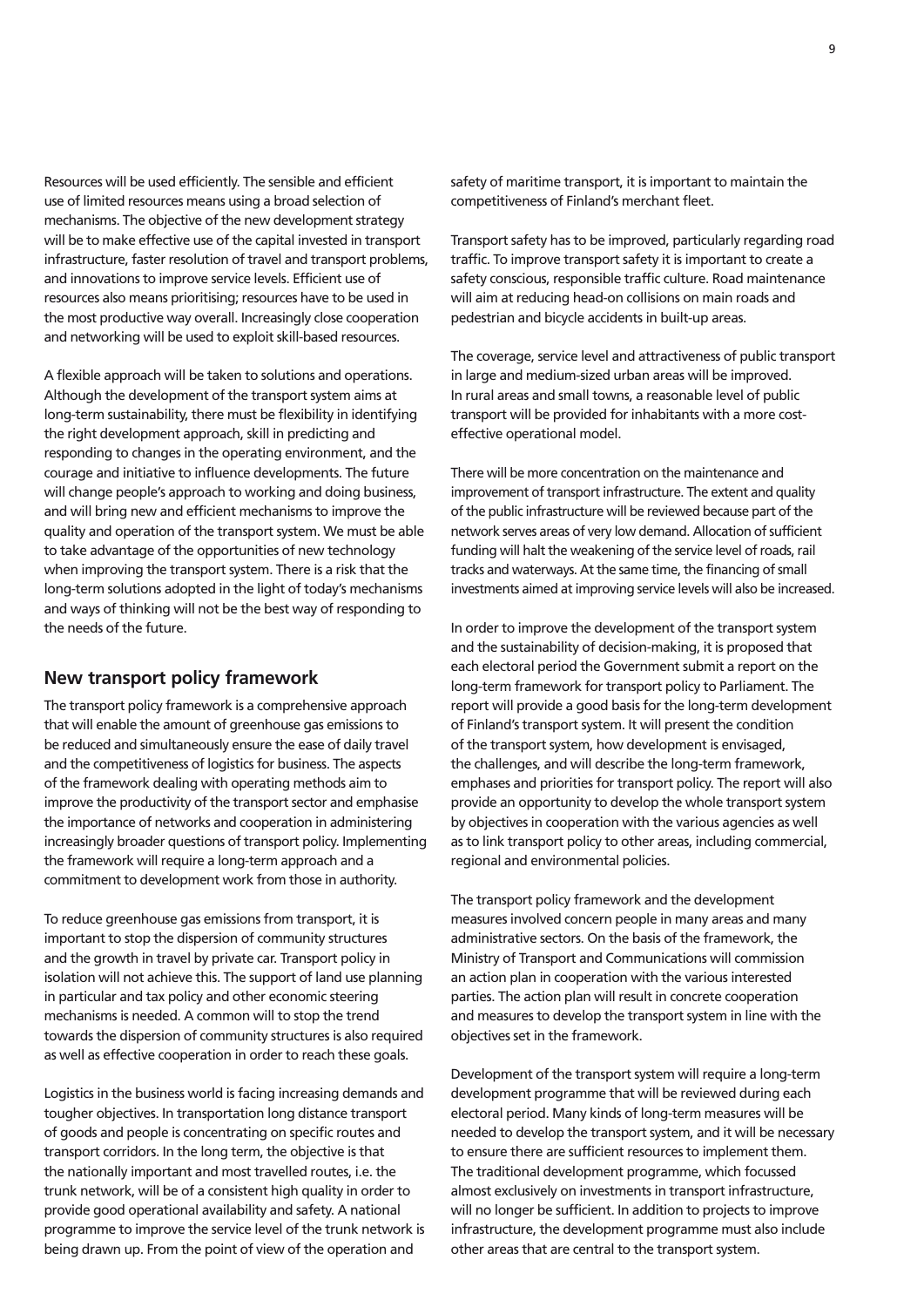# **Transport vision 2030**

**What are the objectives?** The objective of transport policy is well-being<br>for Finland. Essential journeys and businessfor Finland. Essential journeys and businessrelated transport operations are carried out both nationally and internationally every day, providing people with a good quality of life, making business competitive and injecting life into the regions. Travel and transport are safe and the transport system is ecologically, socially and economically sustainable.



# **Easy journeys are part of a good day-to-day life for people**

 Easy and safe daily travel is part of a good life and part of the well-being of all of us. Travel is increasing, our habitat is expanding, services and contact with people cover a wider area than previously. The world is getting smaller, and international links are ever more important. The rhythm and nature of life and travel change according to people's stage of life. Accessibility is important, people have to get to school, work, go to their hobbies and activities, go shopping and meet friends every day.

The transport system offers everyone a reasonable service and is easy to use. Everyday travel for work and, increasingly, for leisure should function well, smoothly, without delays and safely. At the same time, the objective is to have a travel culture where short journeys are made more and more by foot or bicycle. In urban areas daily travel is easy using public transport. It is very important for the whole journey chain to be successful. A critical problem in the travel chain could be a slippery path in the yard, a footpath that has not been ploughed clear of snow, steps into buses or trains that are too high or a difficult or frightening travel environment.

**A well-functioning logistics sector is a central part of business competitiveness**

 We need efficient and reasonably priced logistics in order to be competitive and to maintain employment. Wellfunctioning logistics is part of a company's production process and an important factor in being competitive in global markets. The transport system and the predictability of its service level are part of logistics. The main interested parties are commercial and industrial companies that need transport, companies that offer transport and logistics services, ports and port operators, the authorities responsible for border formalities, and the agencies responsible for transport infrastructure. Land, sea and air transport make Finland part of the global transport system and global markets. A variety of procurement and delivery chains make up the whole system. There are functional and developed markets for logistics services. The operating environment for international transport is internationally competitive.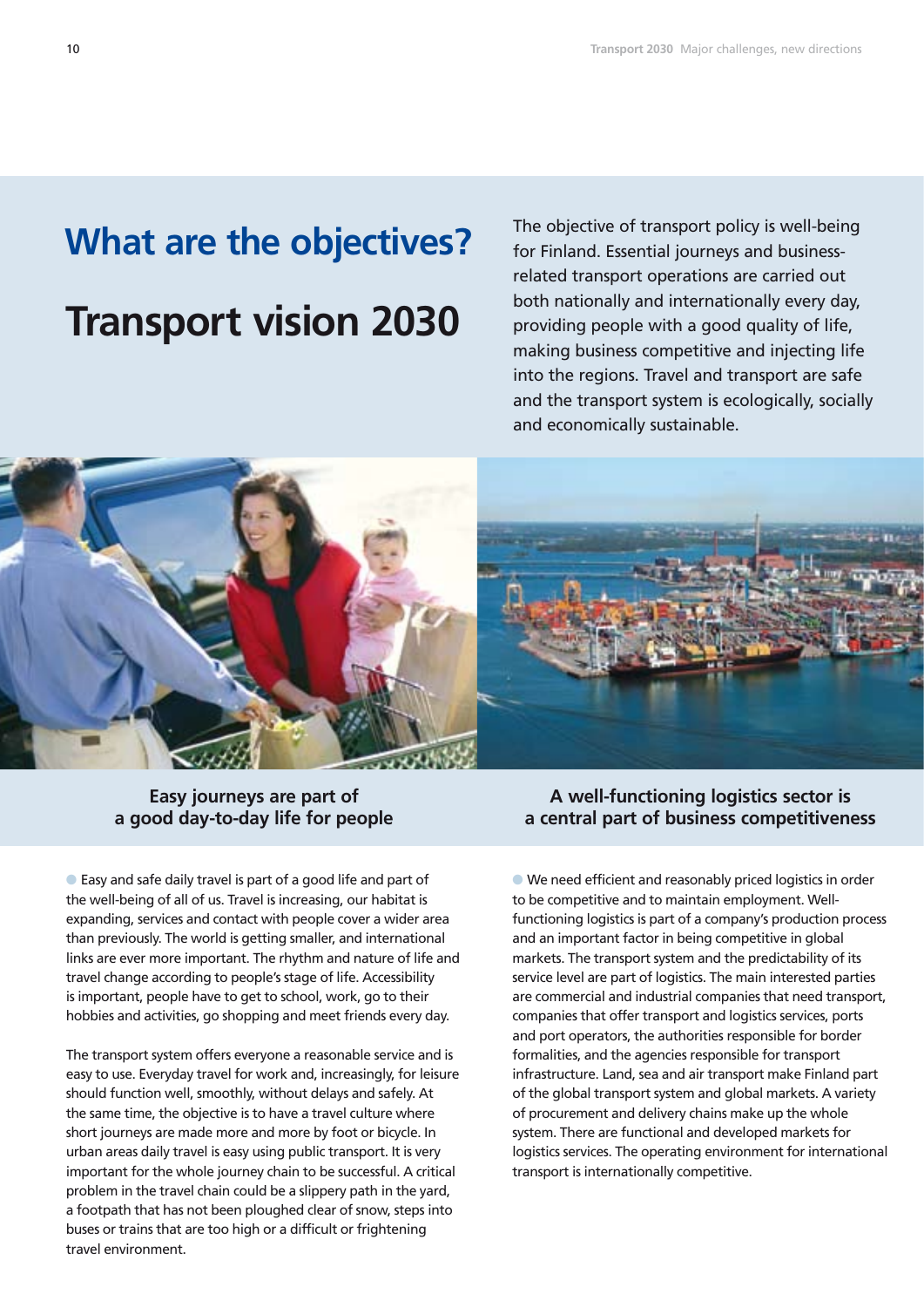The challenges of the future will be met through cooperation, skill and innovation, and efficient use will be made of the opportunities provided by the information society. A changing operating environment will encourage the adoption of new mechanisms alongside those used today.



**The transport system supports the regions' individual strengths** 

 Viable regions make Finland successful. Good accessibility helps business to function and contributes to the quality of life. The large urban areas, particularly the capital and its metropolitan area, act as the motors for the success of Finland's national economy. The municipalities and central government ensure that transport systems in the major urban areas function as the cities expand.

Connections to regional centres and the capital function well. There are also good connections from the regions to airports, ports and border crossing points. The regions' internal transport systems meet the needs of business and accessibility to daily services: journeys are easy and transport operations are flexible.

# **Safety is an important quality factor for travel and transport**

**• The transport system is so safe, irrespective of the place** or mode of transport, that people do not get killed or badly injured during journeys. Transport is considered to be so safe that people make their journeys to and from work without fear. People know what traffic risks are and how they can be managed.

The safety of transport is a factor in business competitiveness. Transport is safe throughout the chain and does not pose dangers to other travellers. Confidence that the goods being transported will reach their destination is part of transport safety.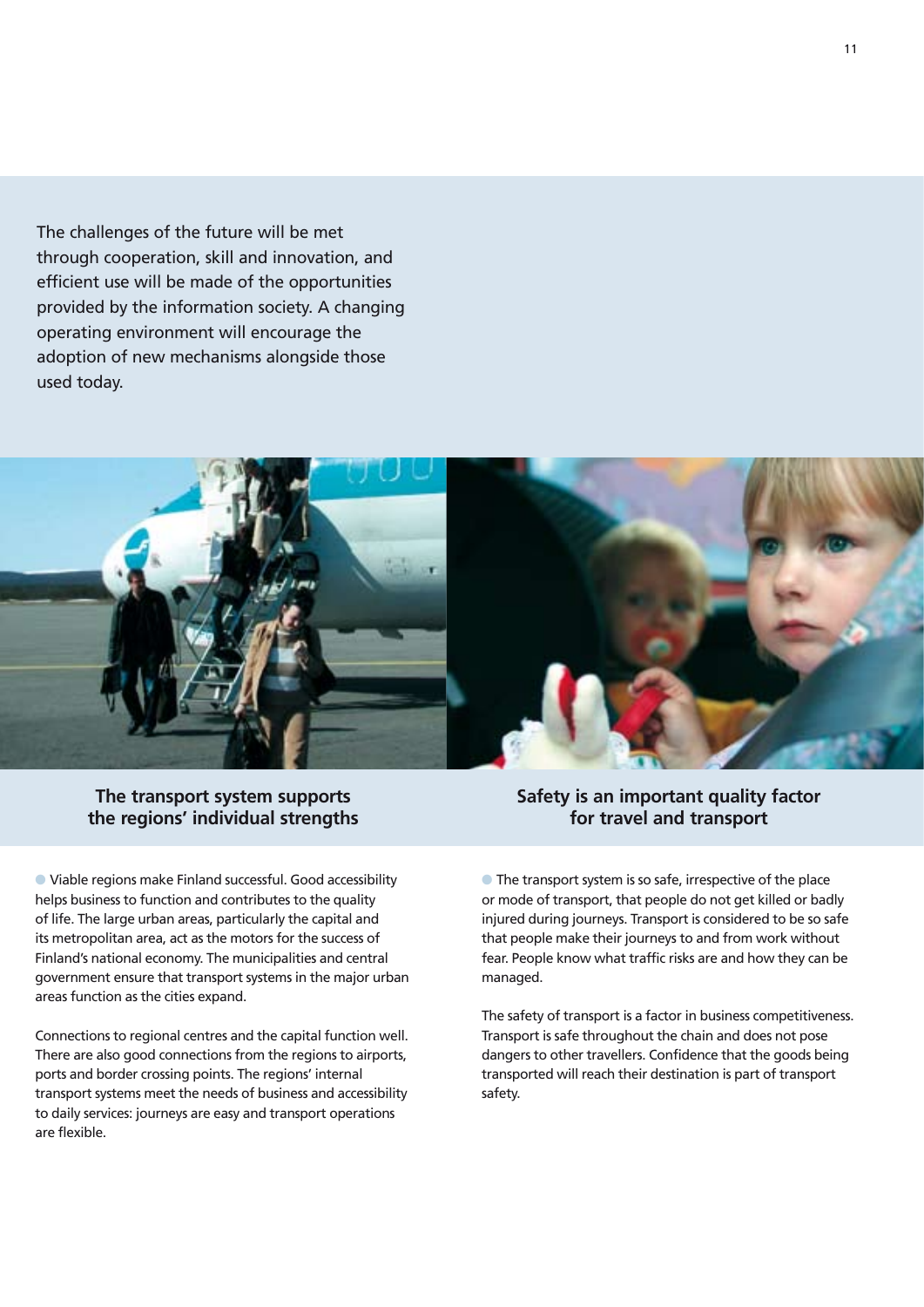

# **A quality environment also for future generations**

 An ecologically sustainable transport system means that environmental damage and risks can be recognised and measures taken to prevent and correct them. The transport sector has to bear its responsibility for reducing greenhouse gas emissions and reducing damage to people's health, living and natural environments.

Land-use and transport approaches support each other: journeys are increasingly made by on foot, and by bicycle and public transport. More thought goes into the use of private cars. Transport is efficient. Information systems and transport services support ease of travel and transport.

# **Social sustainability means equality**

 Everyone has the opportunity to make their daily journeys on their own terms, easily and without hindrance. The transport system does not only work for the masses and the strong. Social sustainability means that the benefits and problems of the transport system are distributed as evenly as possible between all groups of the population. It is not possible to provide the same level of service to everyone everywhere, but everyone should have access to a reasonable level of service. The problems are not spread evenly either, but no single group should suffer an unreasonable level of problems.

Barrier-free access is an important part of the social sustainability of the transport system. This concerns traffic routes, opportunities to use transport services, access to information and the safety and reliability of travelling. Functional systems and accessibility make travel easier for everybody.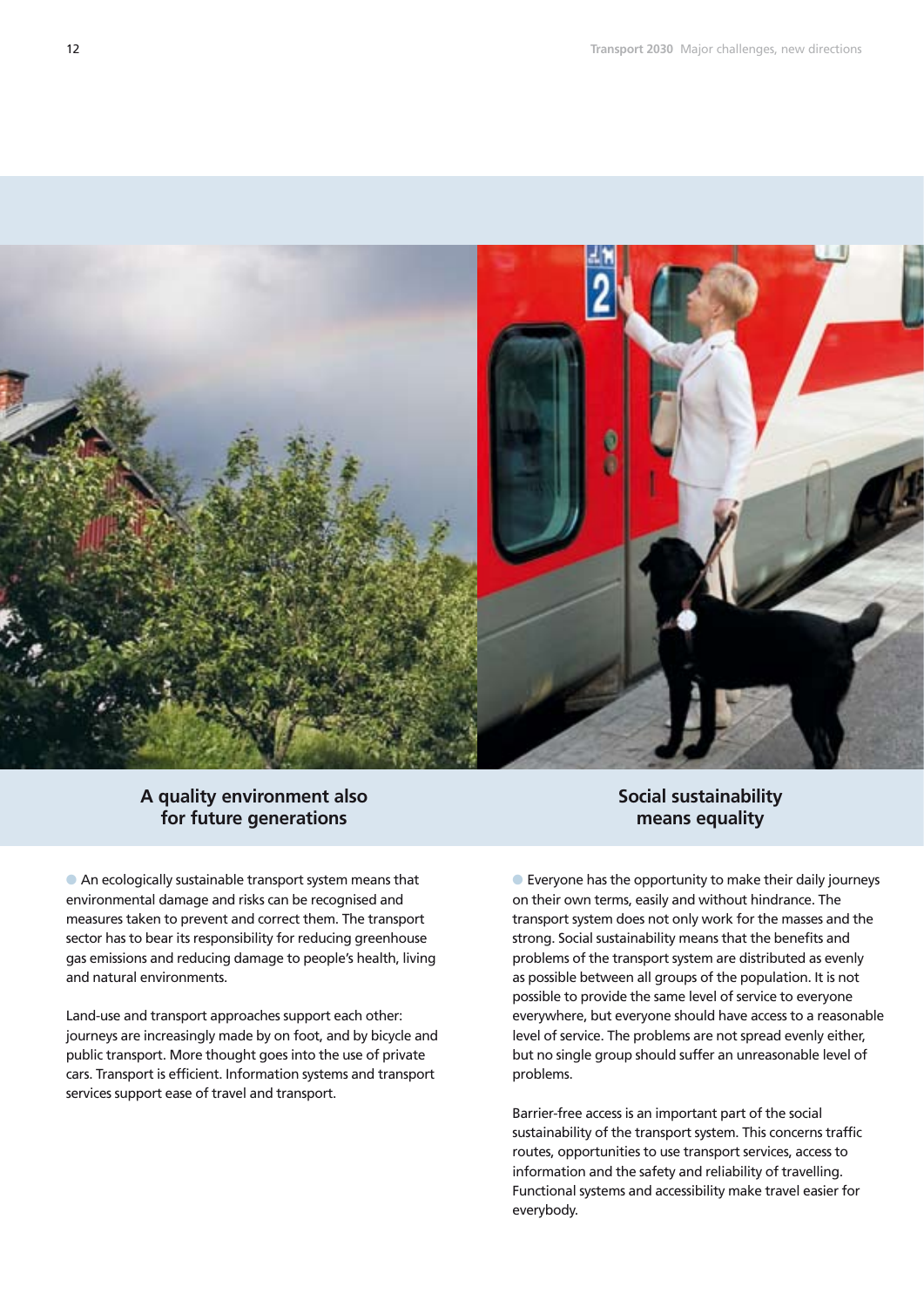

# **The objective is an affordable system and long-term development**

**• The high quality transport system functions well every day;** now and in the future. When maintaining and developing the transport system we will be able to anticipate and respond to changes in the operating environment. Operating practices and methods will make a sustainable transport policy and affordable transport system possible. Operating practices and methods are also flexible, so development of the transport system can be re-evaluated in the light of any changes in the operating environment.

The resources of the various actors are pooled so that investments generate as much real value as possible for people's daily lives, the business community and Finland as a whole. This means taking new approaches when appropriate. Development of the transport system will lead to wider use of cheaper, fast-acting mechanisms that are well adapted to change.

# **A networked transport sector will operate efficiently and innovatively**

 Networking, cooperation and partnerships will be needed not only within the administration of the transport sector, but also in local government, transport sector operators , national associations and other sectors of society. National and international networking and cooperation will bring about innovation. By developing durable ways of working together, all parties will benefit.

Administrative structures will be designed to use fewer skilled people, but still be effective. Skills and knowledge will be available for joint use. Cooperation will be based on a shared view of the transport system as a whole and its development needs. Planning practices and decision-making models will encourage more efficient and cost-effective innovations to ensure the functioning of the transport system.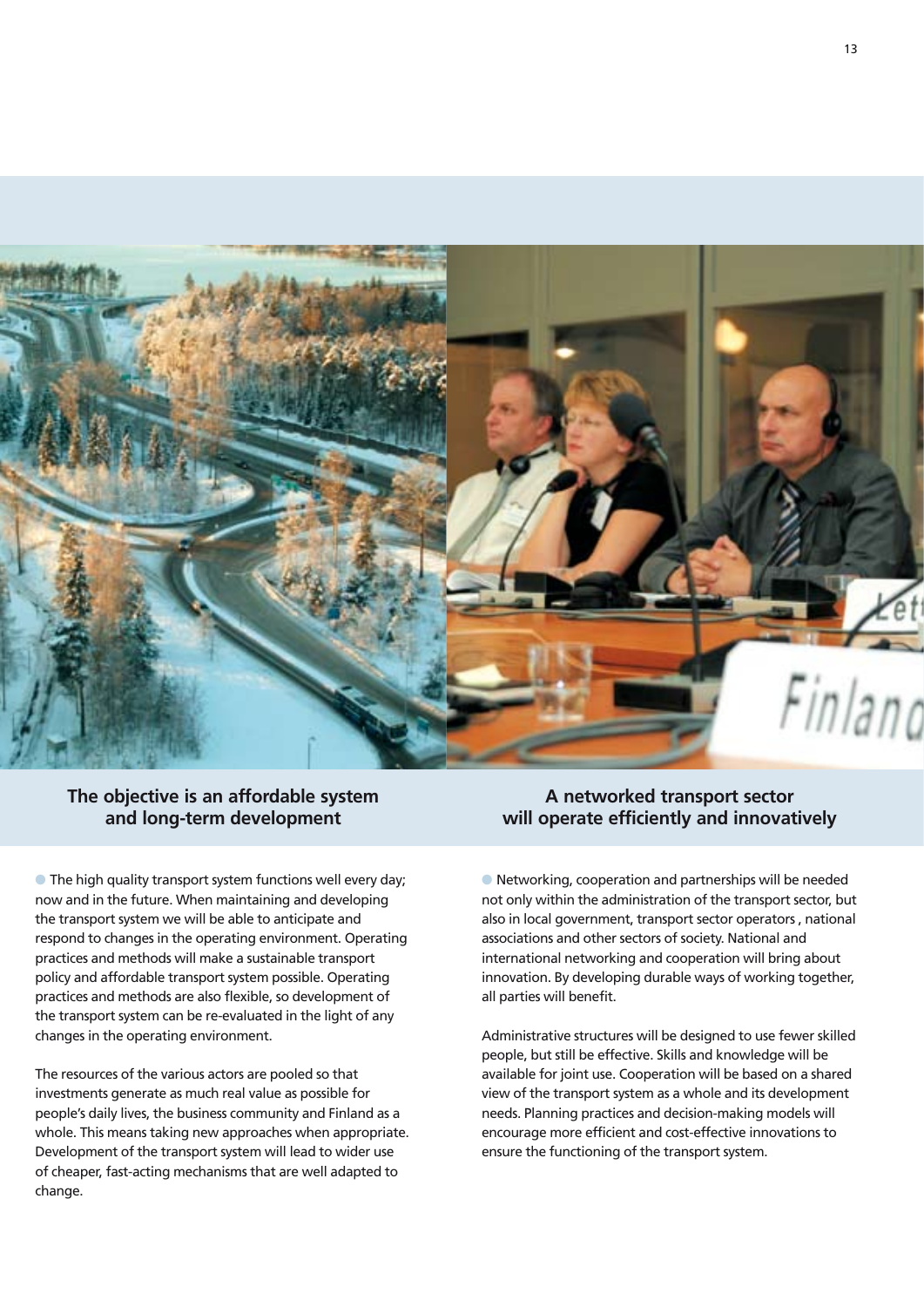# **Central challenges to developing the transport system**

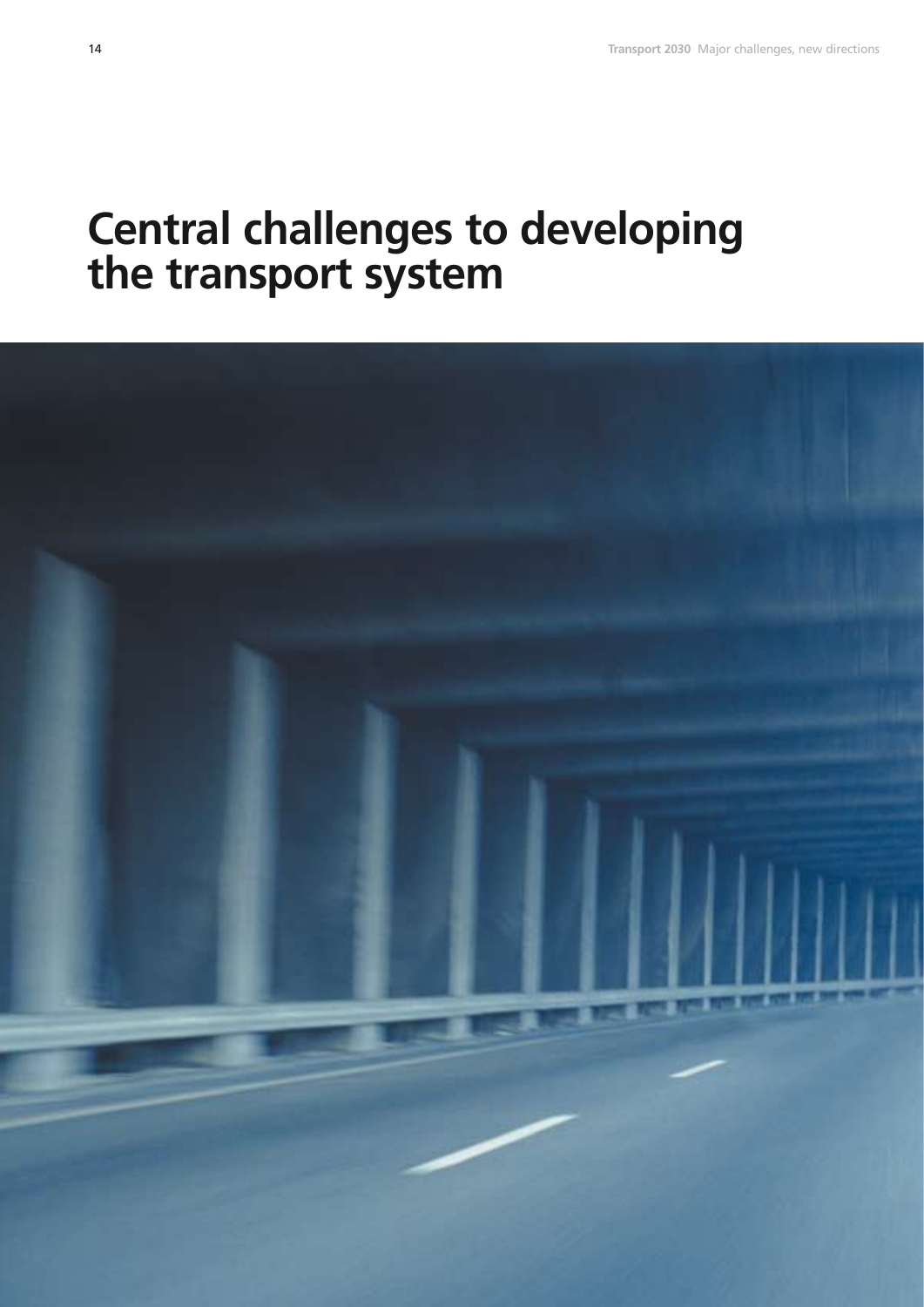The operating environment contains significant global, international, national or local views on the development of the transport system and thus the effectiveness of the transport system or its impact may be developing in undesired directions. On the other hand, developing technology is making new mechanisms available and we must be ale to exploit them effectively.

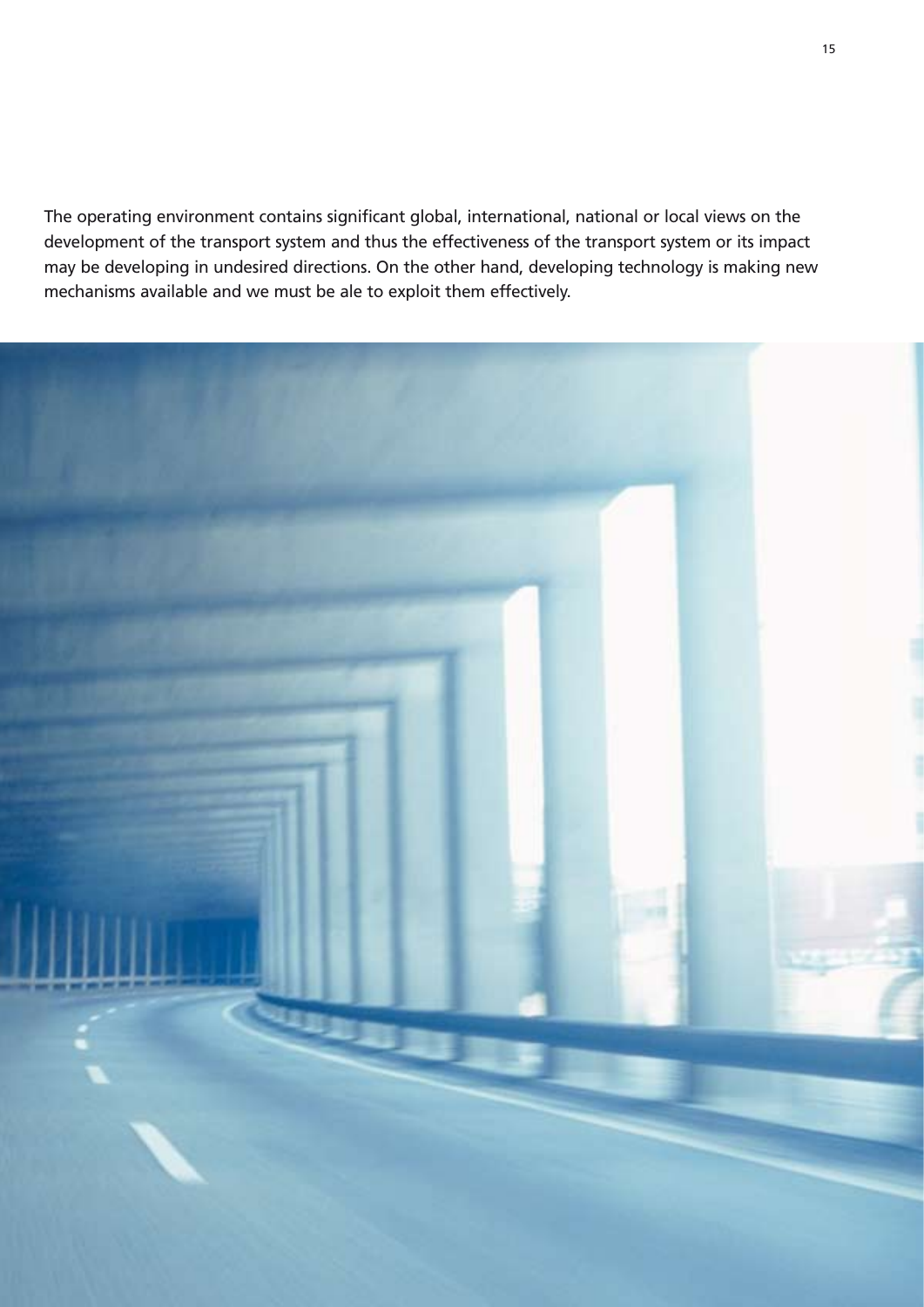# **Climate change**

Global warming is a threat to the whole world's ecosystem. The economic effects of climate change have been estimated to be massive. In order to prevent the threat from becoming reality, the amount of greenhouse gas emissions must start to decrease. This also applies to the transport sector, which currently produces one fifth of greenhouse gas emissions.

### **The central challenge**

is to begin reducing the amount of greenhouse gas emissions.



Carbon dioxide (CO<sub>2</sub>) emissions by mode of transport



● The Kyoto protocol set binding reductions and limits to greenhouse gas emissions for industry. Finland's obligation is to keep its greenhouse gas emissions in 2012 at the level of 1990. The transport sector will be unable to meet even this target; on the contrary, emissions will increase.

In order to reduce greenhouse gas emissions associated with transport, there will have to be a change in the direction of transport policy. Reducing demand for transport, improving energy efficiencies and developing and adopting new, low emission fuels will require a variety of actions from the responsible players. Economic steering methods can be used to influence overall demand for transport, modal split and energy efficiency.

Developments are underway to reduce greenhouse gases. Efforts are being made to replace biofuels for road transport with more cost effective second generation biofuels. The critical factor affecting levels of emissions on railways is electricity production, an area in which emissions trading is helping to reduce the levels. At the moment there are no replacement fuels available for air traffic. Air transport has to reduce fuel consumption in order to reduce emissions. Developing marine engines to make them more fuel efficient will help in water traffic as will switching to fuels that are less polluting.

Part of the reduction in transport emissions will be achieved through good planning. If land use and transport planning are long-term and mutually consistent we can reach a sound holistic community structure. Appropriate transport system planning affects operations, alignment of travel and transport and the choice of transport mode. In urban areas particularly, the nature of the transport system and its development framework have a major influence on travel choices. Land-use planning can have a significant impact on both the modal split and the need for transport. Reductions in emissions from transport are achieved when action is taken to reduce the need for transport and to promote the use of public transport, cycling and walking. A particular challenge is to change people's attitudes so that emissions reductions are achieved voluntarily through people's day to day choices. Improving the service level of public transport can make such choices easier.

Taxation affects choices regarding travelling and where to live. Employment policies that allow the commuting costs to be offset against tax, and company car tax that is not linked to use of the vehicle encourage long journeys to work and the use of cars for other journeys too.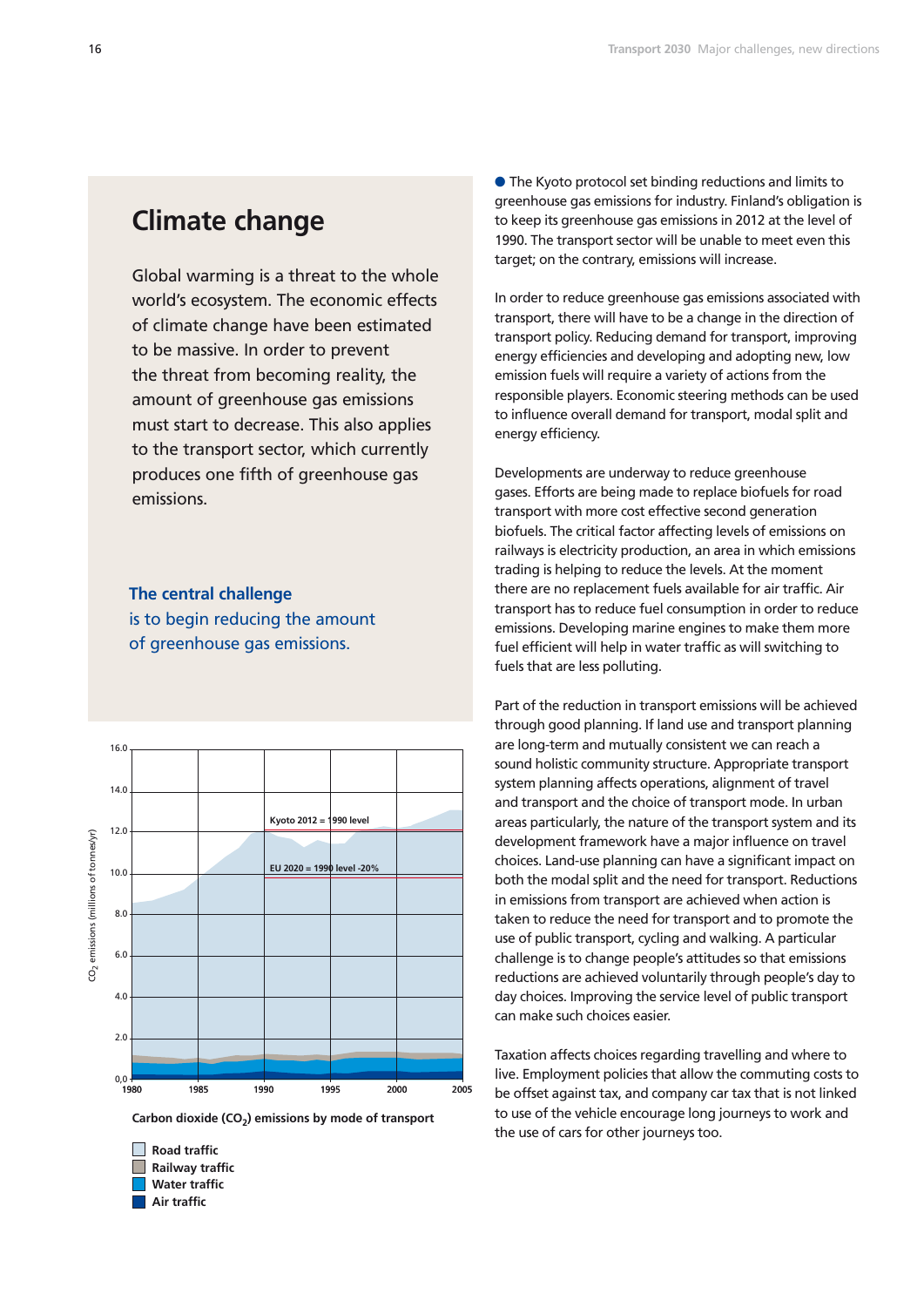# **Competitiveness of business**

Globalisation opens up new growing markets to everyone, but it also makes competition tougher. The internationalisation of decision making and interaction between people continues. The current rates of growth in China and India in particular will maintain for a long time to come. Economic growth in Russia has been important for Finland, and Russia has become one of Finland's largest trading partners.

### **The main challenge**

is to maintain the conditions for a global network: connections between centres, international connections and good transport systems in urban areas. Ensuring that the logistics process works is also a challenge.

● The basis of Finland's economy is sound and the conditions for economic growth are good. The structure of commercial life has diversified rapidly over the past years. The service sector's national product has risen to two thirds of the share of the total; the share of processing has reduced to a third with agriculture and forestry accounting for a few percentage points. High-technology industry accounts for almost 50 per cent of all industry, and the traditional metal industries and forest products account for about one fifth. Manufacture of highly processed products is estimated to continue growing faster than base industries. The high-technology industries account for almost half of all industrial value added, but only for a few per cent of transport use. As a result of the changes in industry structure and the increase in value added, haulage is not growing at the same rate as overall economic growth.

Logistics costs for Finland's businesses are greater than in other European countries. The reasons are the structure of production, long transport journeys within the country and Finland's location on the edge of most export markets. The journey to European markets for Finnish goods is some 2– 3 days longer than those from competitor countries. As the structure of production changes, the demands placed on transport change too. Binding commitments to precise delivery times are in particular required by new industrial sectors that have spurred the economic growth.

Globalisation, Russian economic growth and increasing competition in the Baltic area means that Finland needs longterm planning to strengthen its position in logistics. Finland's logistics sector is built on skills, efficiency, well-functioning transport markets and improving transport links. Transport and transport networks allow companies to network with a global operating environment and lifestyles to become more international. Logistics processes, connections between centres and well-functioning international connections are critical to competitiveness.

A good logistics sector also requires a skilled workforce. Wellfunctioning transport systems in the major urban areas as well as lively and pleasant centres are becoming more important factors in business competitiveness.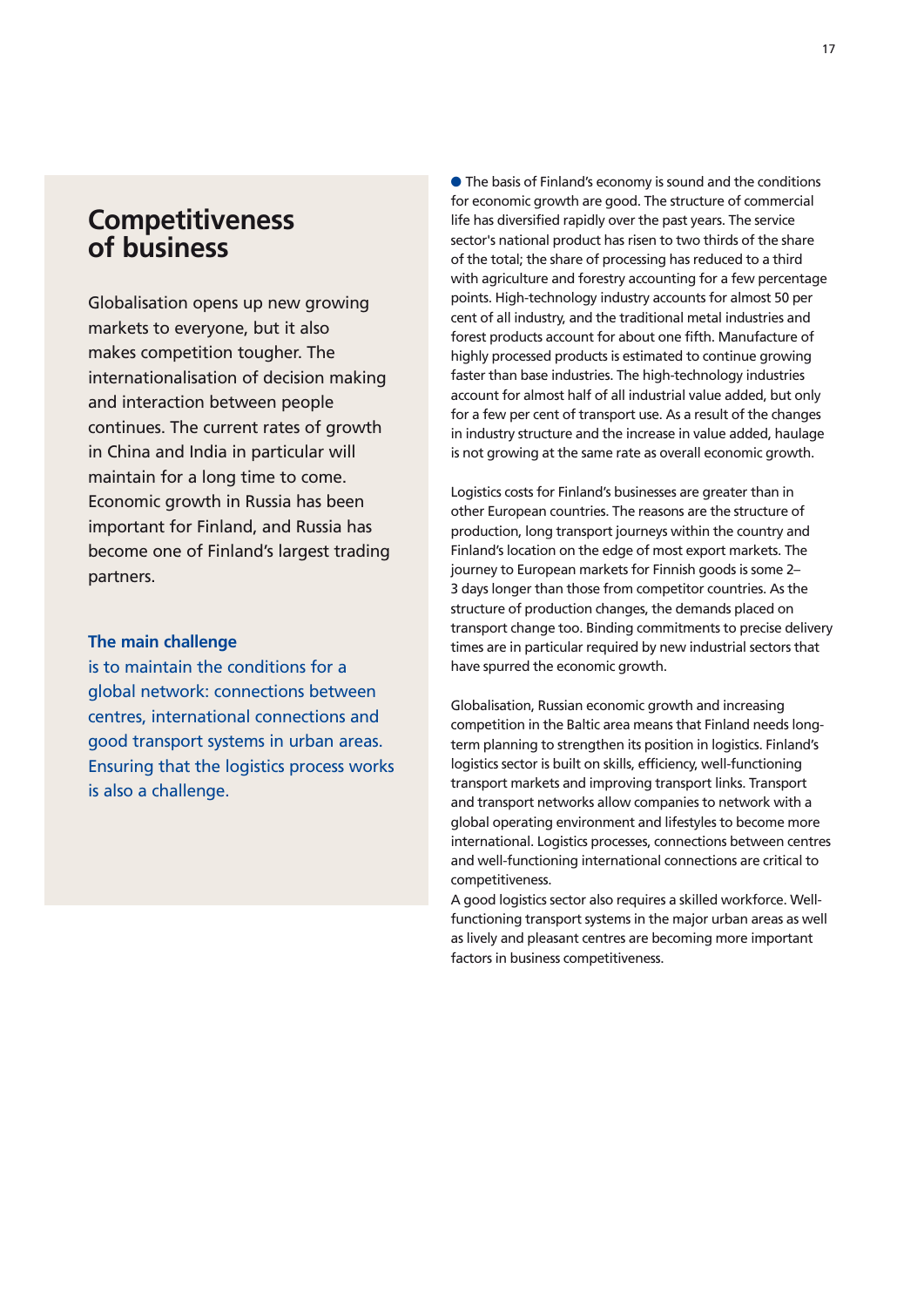# **Growing, congested urban areas**

Almost half of all Finns now live in ten major urban areas. However, the degree of urbanisation in Finland is low compared to most other European countries. The migration continues, and urbanisation is the future of a networked, competitive Finland. The growth in urban areas is concentrated in the suburbs and the surrounding communities, increasingly distant from services and jobs. Urban structures in the centres of growth are fragmenting. Journeys to work are getting longer and car-dependent lifestyles are becoming common.

**The central challenges**  are reducing dependency on the car and arresting urban fragmentation.



**Fragmented urban areas increase transport-related emissions**

Sources: Towards an Urban Renaissance, Urban Task Force and YTV

● The conditions in a fragmented city do not support the use of public or non-motorised transport. To an ever greater extent, they have been replaced by the private car. The service level and pricing of public transport have not attracted new customers at the same rate as travel has grown. The problem is often the failure of the travel chain.

The fragmentation of urban areas has a significant impact on how quickly the use of private cars increases, with better roads accelerating the fragmentation. The growth of urban areas has resulted in spiralling costs as dependency on the private car grows, urban areas expand and fragment, the use of public transport and walking and cycling falls, and the townscape and quality of living in cities become poorer. Neither benefits nor problems are distributed evenly. The improvement of routes for private cars benefits those living in the suburbs, while the problems associated with the growth in the use of cars are felt throughout the urban area.

In addition to accelerating the greenhouse effect, the increase in traffic results in major problems and costs for society. These include the need to build more routes, longer journey times and congestion costs to people and transport, accidents, reduced air quality, health problems and a reduction in the quality of the urban environment.

There are problems associated with transport planning for urban areas. The different parties have different interests and objectives, and there are often contradictions between the objectives of the plan and its contents. The plans often emphasise the construction of transport infrastructure. But pedestrians and cyclists are not ranked as highly as other forms or transport. There are gaps in the forecasting and evaluation methods for the transport system. Implementation of the plans is incomplete when the supporting measures agreed in the statement of intent cannot be financed.

The challenge is to arrest the fragmentation of urban structures and develop public transport approaches that are attractive and which can reduce the number of private cars on the roads. Today's approaches to planning, organising and financing public transport do not support a competitive and attractive alternative to the use of private cars as well as they could. New technology could be used to manage demand for transport so as to reduce congestion and improve the flow of travel and transport in urban areas. The application of new operating models would create opportunities to find more effective solutions to problems.

Improvements to the transport systems in the growing urban areas would also reduce greenhouse gas emissions and other environmental damage as well as promoting business competitiveness.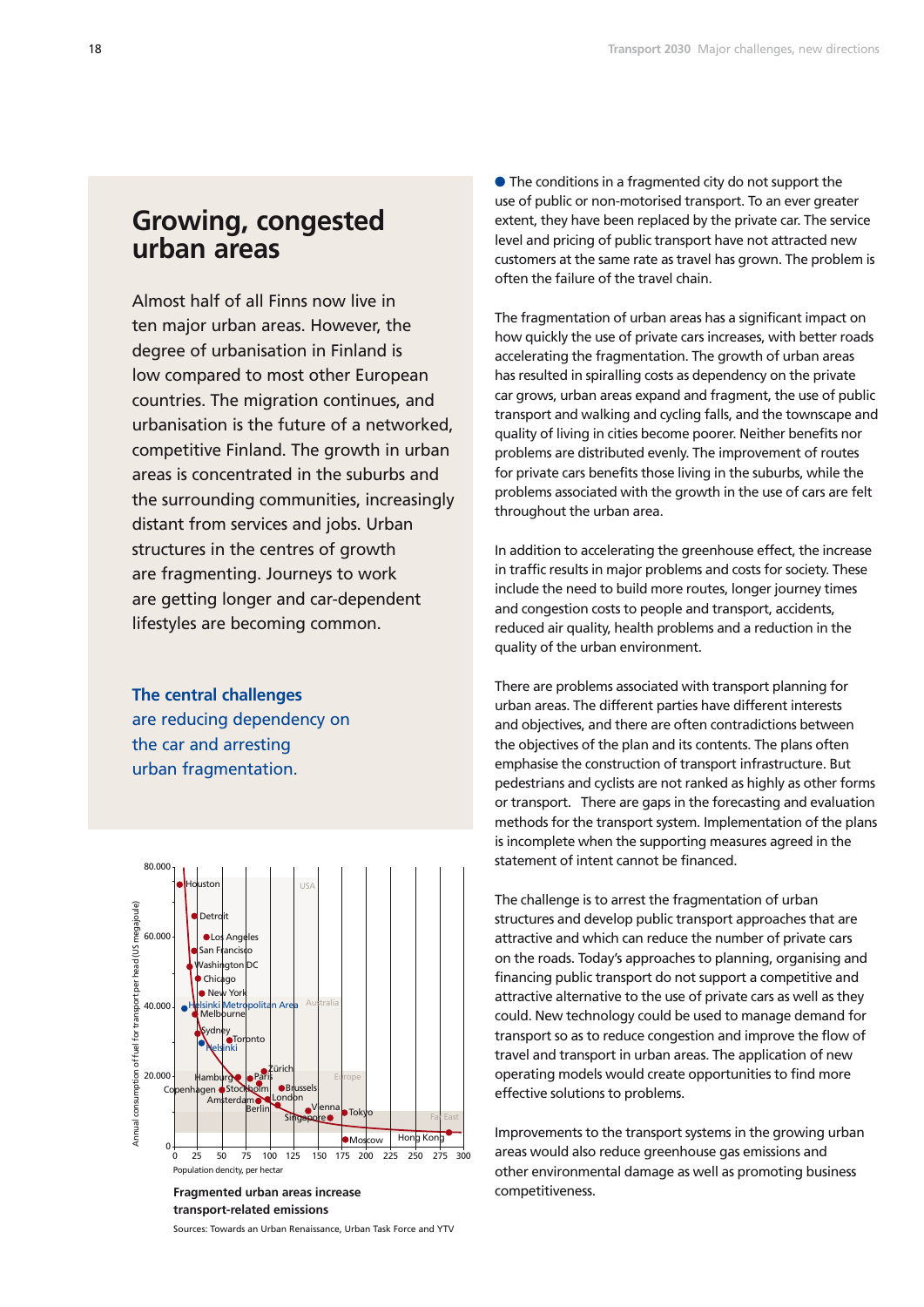# **A changing, quieter countryside**

The population and jobs are concentrated in different sized centres and are decreasing in more rural areas. Migration is focussed more and more on the regional capital. Areas are clearly either viable or depressed. It is estimated that Finland could have only about ten economically viable areas. The populations of the stronger regions grow as a result of inward migration and a birth rate that exceeds the death rate. The population increase is found predominantly in the communities surrounding the centres of growth.

### **The central challenges**

are to provide transport to rural areas, the smaller centres and the archipelago as well as to maintain little used roads and tracks in a way that is economically sustainable.

 The population levels of rural areas are reducing and the inhabitants are getting older. It is difficult to provide regular scheduled transport services. Journeys to work, school or for shopping are more and more difficult without a car. In rural areas, most daily journeys will continue to involve the use of a car. That means that households without cars in rural areas will pose particular challenges. The same problems will also affect small urban areas.

Today's operating models make it difficult to maintain a reasonable, and reasonably priced, level of public transport service that will enable daily travel in rural areas that are suffering from population decline. The operating model has to be improved. Effective approaches might include increasing public sector financing for public transport, and reviewing the organisation and planning principles behind public transport. In any case, more public financing will be needed as legislation increases the costs of travel.

There are a lot routes that are little travelled, and as traffic decreases this number will grow. But these routes serve areas that are permanently populated and have holiday homes, and they may be important for rural services, tourism, agriculture and forestry. Even in sparsely populated areas we must be able to ensure reasonable and reasonably priced travel and transport services. In the archipelago the specific problem is how to organise boat traffic to reach the islands: the number of people using them is decreasing except on the main tourist routes. Use of some of the railway network is also very slight. Maintenance of the least used tracks is no longer economically feasible.



**Predicted population change between 2003–2030 by sub-region**  Source: Central Statistical Office of Finland

### **Predicted change (%) by municipality 2003–2030**

|               | $\blacksquare$ +10,0-+52,5 (99)  |      |
|---------------|----------------------------------|------|
| I I           | $0 - +9.9$ (70)                  |      |
| <b>I</b> The  | $-9.9 - 0$<br><b>Contract</b>    | (99) |
| <b>The Co</b> | $-19,9 - -10,0$ (103)            |      |
|               | $\blacksquare$ -46,8 --20,0 (73) |      |
|               |                                  |      |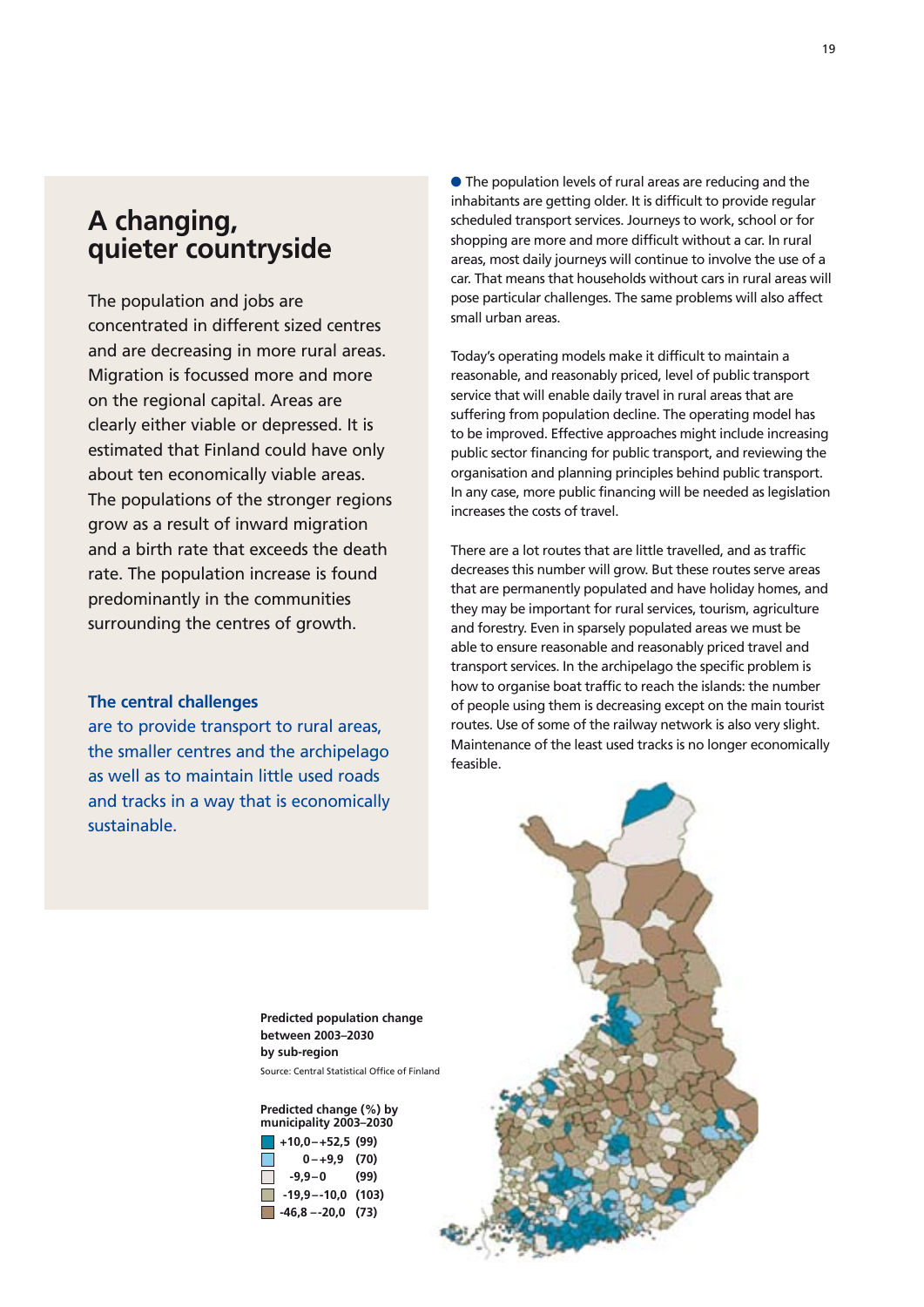# **Quality of the local environment**

Hundreds of people die in Finland every year as a result of particulate emissions. Transport accounts for about one third of particulate emissions. Tightening the limits on vehicle exhaust gas emissions has been an effective way of reducing them. The effect of the new EUROnorms will not be fully felt in Finland until the beginning of the 2020s. Breaches of NOx limits in urban areas will increase as the limits are tightened.

### **The main challenges**

are to reduce the health problems resulting from vehicle particulate emissions and vehicle noise pollution, preserve cities as pleasant places to be in, and reduce the environmental threats to groundwater and the Baltic Sea.

 Emissions from cars have a disproportionate impact on air quality and health. Emissions are at their highest in the centres of built-up areas where most people live. Particulates from sanding roads and the wearing of road surfaces are also at their highest in built-up areas.

Noise is a serious problem in urban areas. About 800,000 Finns live in noisy areas. Usually the same people suffer from noise pollution and emissions. In accordance with the objectives of a government resolution, the number of people at risk from traffic noise is to be reduced by about 20 per cent by the year 2020. The growth of traffic in the problem areas is making the situation worse. The townscape and pleasant aspect of urban centres are under threat from the noise and congestion caused by increasing volumes of traffic as well as the space needed for more traffic routes.

The challenge is to prevent the pollution of watercourses and soil. The release of substances dangerous to the environment and human health, such as salt and biological control agents, into the soil and waterways can be minimised through ground water protection, switching to less dangerous substances and minimising the risks associated with the transport, use and storage of dangerous substances.

The main objective is for the Baltic Sea to be clean. Maritime transport affects both the water quality in the Baltic Sea and the organisms in it. Emissions of sulphur and NOx from maritime transport are quite high compared to other modes of transport, even though maritime transport generates a low environmental load overall. From the transport sector's perspective, the greatest threats to the Baltic Sea are the increasing transport of dangerous substances, particularly oil, and eutrophication, climate change and the introduction of foreign species.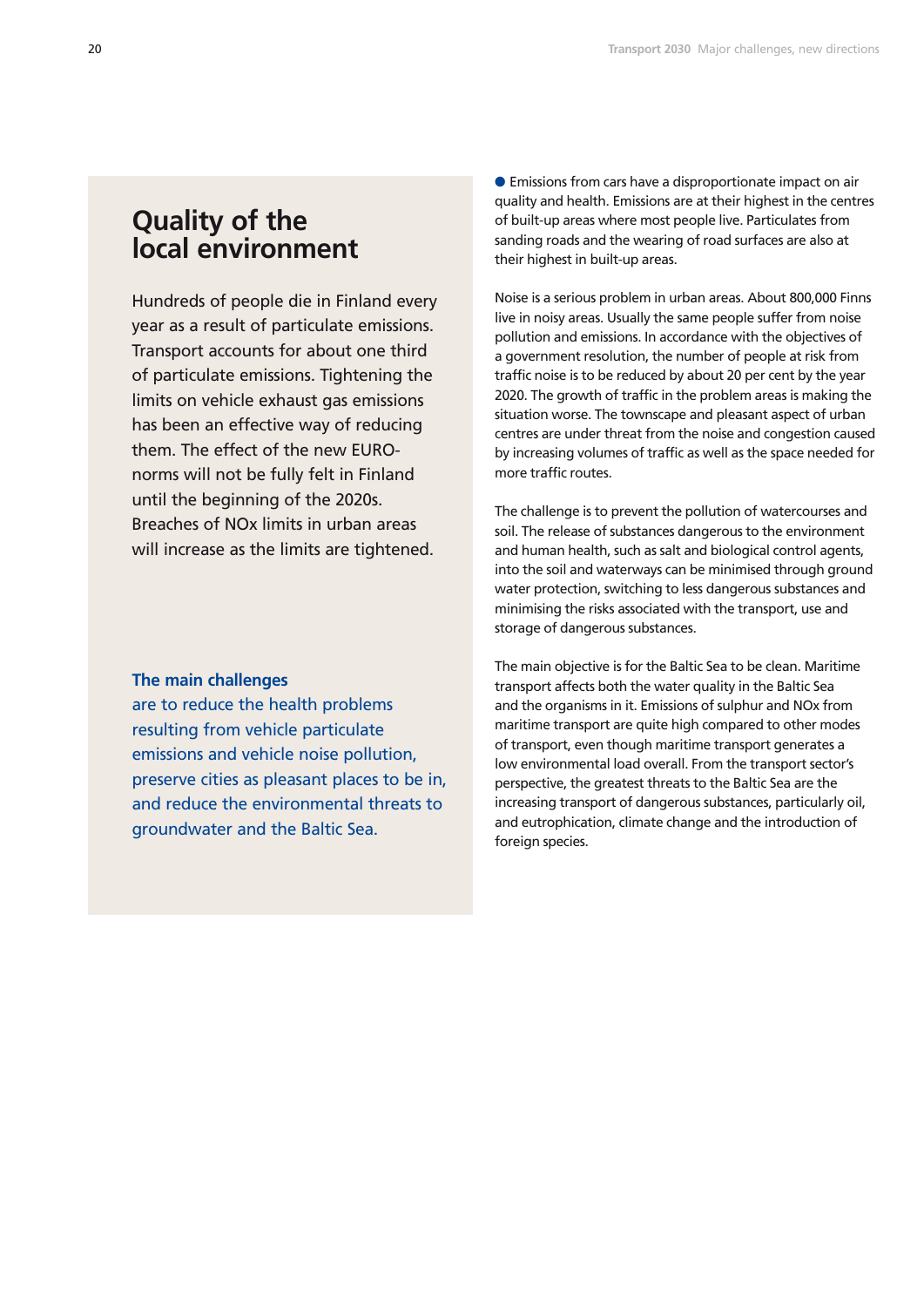# **Traffic safety**

The long term objective for all modes of transport is to avoid fatal accidents. We are already close to this objective with air traffic and merchant shipping. The greatest challenge is to improve road safety.

### **The main challenges**

are to improve road safety, particularly to reduce the number of head-on collisions on main roads and pedestrian and bicycle accidents in built-up areas as well as to change people's attitudes and behaviour and increase safety awareness**.**



**Monitoring traffic safety objectives. The number of people killed in road accidents from 1985–2005, the government's target for 2010 and the EU target.** Source: Statistics Finland

 According to a government resolution, the objective is to improve road safety so that the number of fatal road traffic deaths by 2025 is no more than 100. Transport safety has only improved a little over the past ten years. At the present rate of progress, we will lag far behind the targets set by the government and remain below the levels of other Nordic countries. Another problem is the large number of people who are seriously injured. A particular challenge is to reduce the number of head-on collisions on main roads and pedestrian and bicycle accidents in built-up areas.

Trains are involved in traffic accidents at level crossings. Since the high number of level crossings makes it impossible to remove them all, the challenge is to change people's behaviour.

Growing transport to Russia is increasing safety risks for both road and maritime transport. The high growth in maritime transport to Gulf of Finland ports means more safety risks in the Baltic Sea. The growth in pleasure boating will result in more dangerous situations with merchant vessels.

Security issues have become more important and will continue to become even more important particularly for international travel and transport. A particular challenge in maintaining the security level at ports and airports is to keep these bottlenecks functioning smoothly.

Pedestrians and users of public transport sometimes feel insecure. The threat is that increased feelings of insecurity will limit people's movements and reduce the attractiveness of light and public transport.

The renewal of the vehicle fleet and improvement in the road network will have a positive effect on traffic safety, as will increased surveillance. Reducing speeds will decrease the number of accidents and makes them less serious. New technology can be an efficient way of providing information about driving conditions and other dangers and can also help drivers control their vehicles. The threat is that the benefits of new technology will be outweighed by greater risk-taking in traffic. The problem can be seen on a wider scale too: people's attitudes, motivation and behaviour are often in contradiction to the objective of improving safety.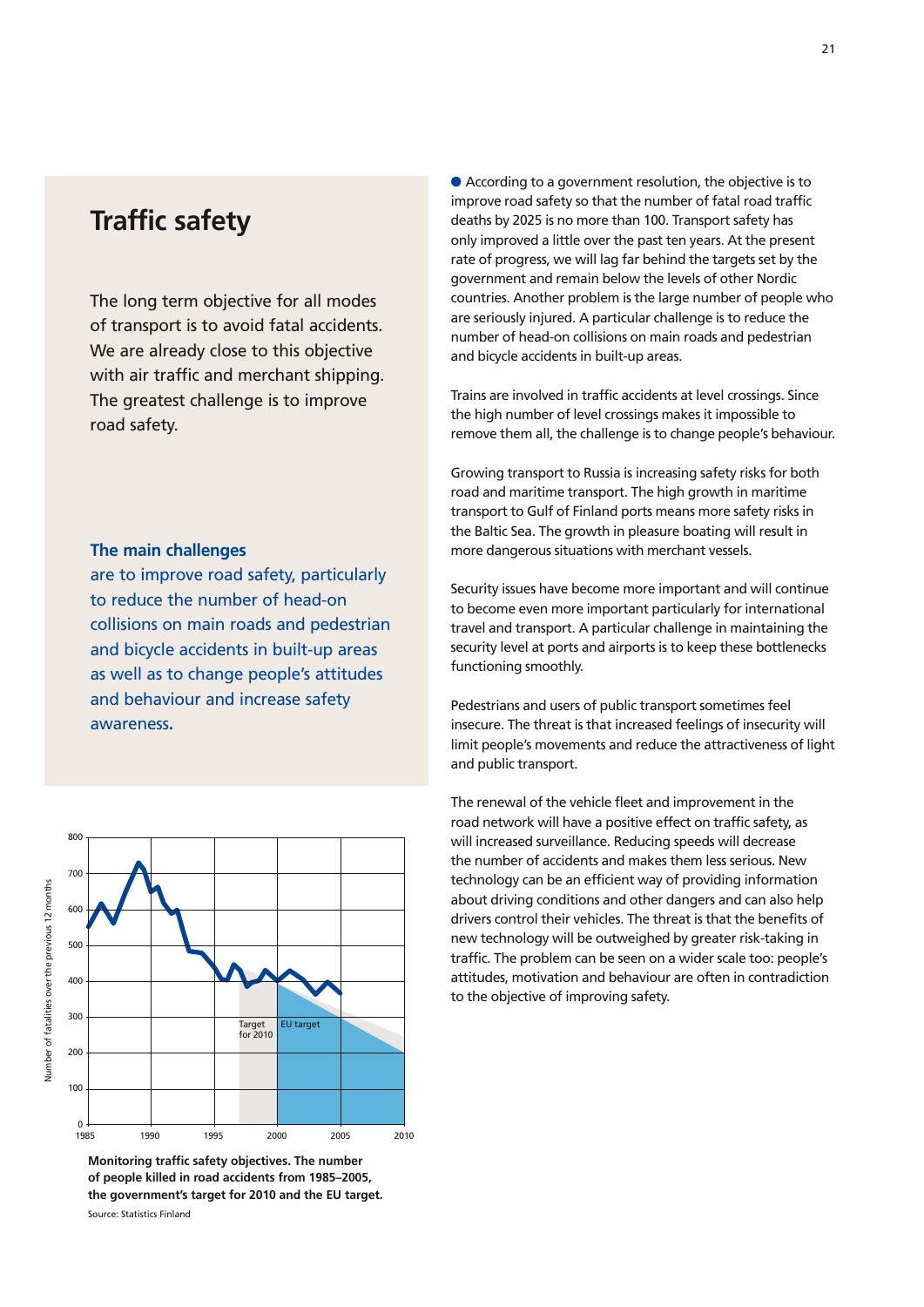# **New, intelligent technology**

Intelligent transport links transport and the related information to improve safety, traffic flows, efficiency and environmental friendliness. Intelligent transport systems are based on information and communication technologies. They support monitoring, management and guidance, and also provide information to drivers and other travellers. Intelligent transport systems will be part of all modes of transport in the future.

### **The central challenge**

is to provide quality, understandable, easy to use and reasonably priced services that will improve the service level of the different kinds of travel and transport.

● Developments in the information society will provide models for removing transport and logistics problems and creating new and effective approaches to improving the transport system and transport services. Wireless data transfer networks, improved positioning technology and the spread of remote identification will enable new transport services and applications.

The main success factors are effective use of the opportunities provided by technology and promoting innovation. Finland's remote transport services markets will arouse international interest through bold and well timed decisions concerning the application of information and communications technology.

The adoption of new, intelligent technology is being slowed by the lack of maturity of transport operating models and uncertainty regarding the objectives of public sector agencies. In most cases a sustainable service offering requires active cooperation between the public and private sectors.

Technological development supports the shift in emphasis in transport policy from construction of transport infrastructure to the operation of transport networks, mobile telematics and transport pricing. New technology has already provided and will continue to provide additional opportunities to adopt active safety features, services based on electronic identification of vehicles, improvement in passenger information on public transport, and more efficient logistics processes.

Improvements in vehicle technology will help prevent road traffic accidents. There are already technical solutions in place, or very close to being ready, to control vehicles and prevent collisions, but installing them in the vehicle fleet is a slow process. There are several alternative technologies being developed to reduce energy consumption and emissions from motors. One alternative, hybrid motors, are already on the market.

Technical skills have increased rapidly over the last few years and they will continue to develop rapidly in the future. A continuing feature of developments in information technology is the capacity to surprise.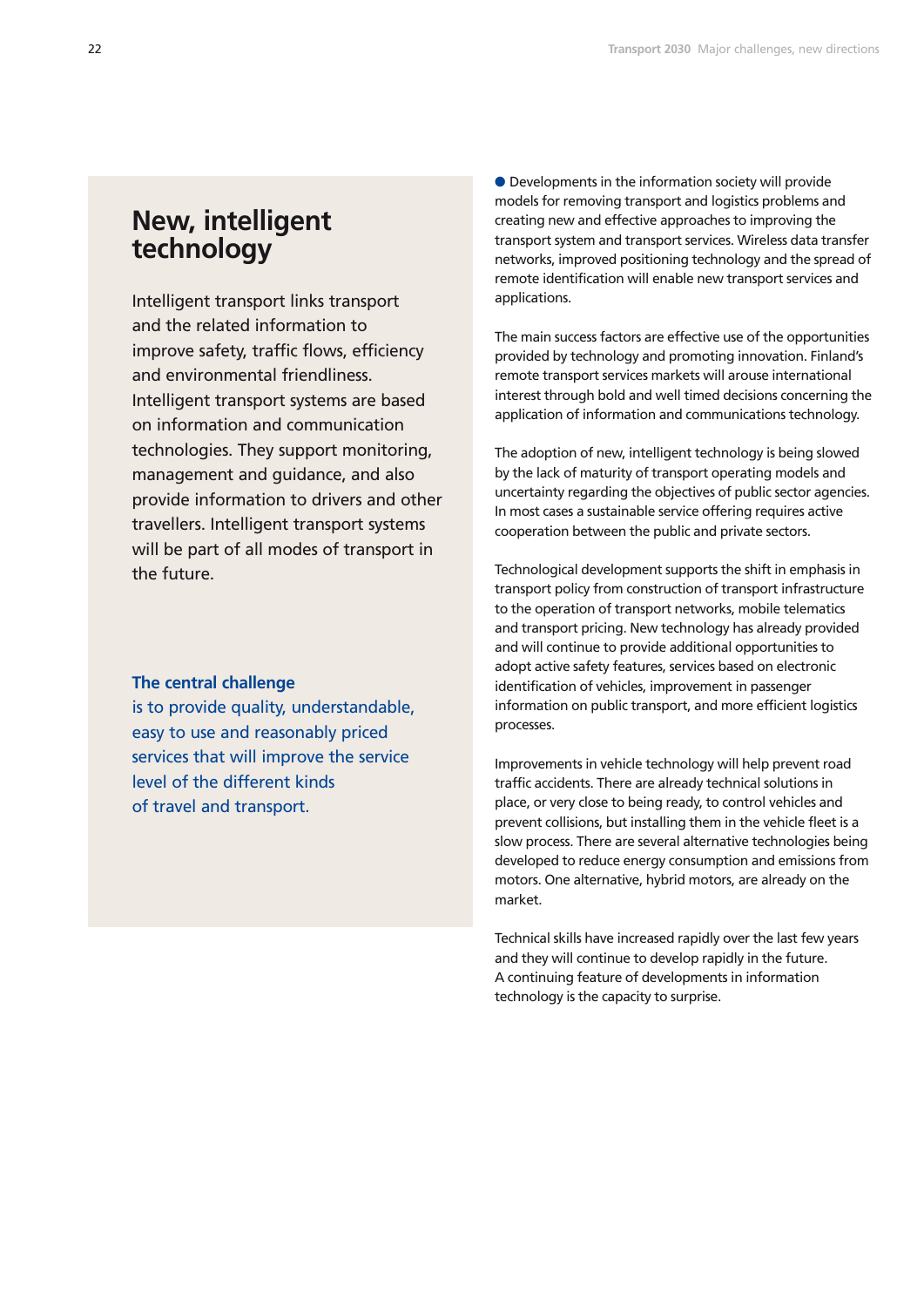# **Transport sector efficiency**

Since 2000, central and local government have spent about 2.5 billion euros annually on maintenance and improvements to roads, railway tracks and waterways, as well as on transport procurement and subsidies. Air traffic infrastructure and services are provided through the market without state financing.

### **The main challenges**

are taking action on an appropriate scale, exploiting a wide range of mechanisms to ensure the day-to-day functioning of the transport system and improving the sustainability of transport policy.

● Development of the transport system has been heavily weighted towards major infrastructure investments at the national level. It has not been possible to invest enough in local projects that also have a major influence on people's daily lives and business. In addition, there has been too little emphasis on proper maintenance of infrastructure. The infrastructure agencies estimate that if financing of basic infrastructure maintenance remains at its current level, there will be a gradual degradation of railway tracks, waterways and little used roads. There are also major challenges associated with maintaining the level of service and safety on all transport routes.

In fact, there are major challenges in improving productivity and efficiency across the transport sector. Development of the transport system must not be planned under the assumption that significant additional funding will be made available. More attention has to be paid to the transport system as a whole. Instead of optimising parts, the transport system has to be considered as a whole. Productivity and effectiveness could be improved by focussing resources in a more customeroriented manner, taking an open-minded approach to using a broad range of mechanisms and supporting innovations to develop more efficient and customer-oriented operations.

The transport sector requires more effective administration and well-functioning markets for infrastructure and transport services. The skill base needed in the transport industry is growing and becoming more diverse. Improving the operating environment means continuous innovation and renewal. It is important to ensure that there are sufficient skills and development.

Decision-making for transport system financing is part of the annual budget and thus very short-term in nature. Planning and the associated land use decision-making for work such as infrastructure projects takes several years. That is why development of the transport system has to be long term. In addition, decision-making focuses on major infrastructure investments at the expense of improvements and maintenance of the transport system. The uncertainty regarding government financial decision-making and the timing of decisions means cooperation in developing transport systems in urban areas lacks credibility. The effectiveness of the transport sector would be improved through a more long-term approach to transport policy, development of the system and financial decisionmaking.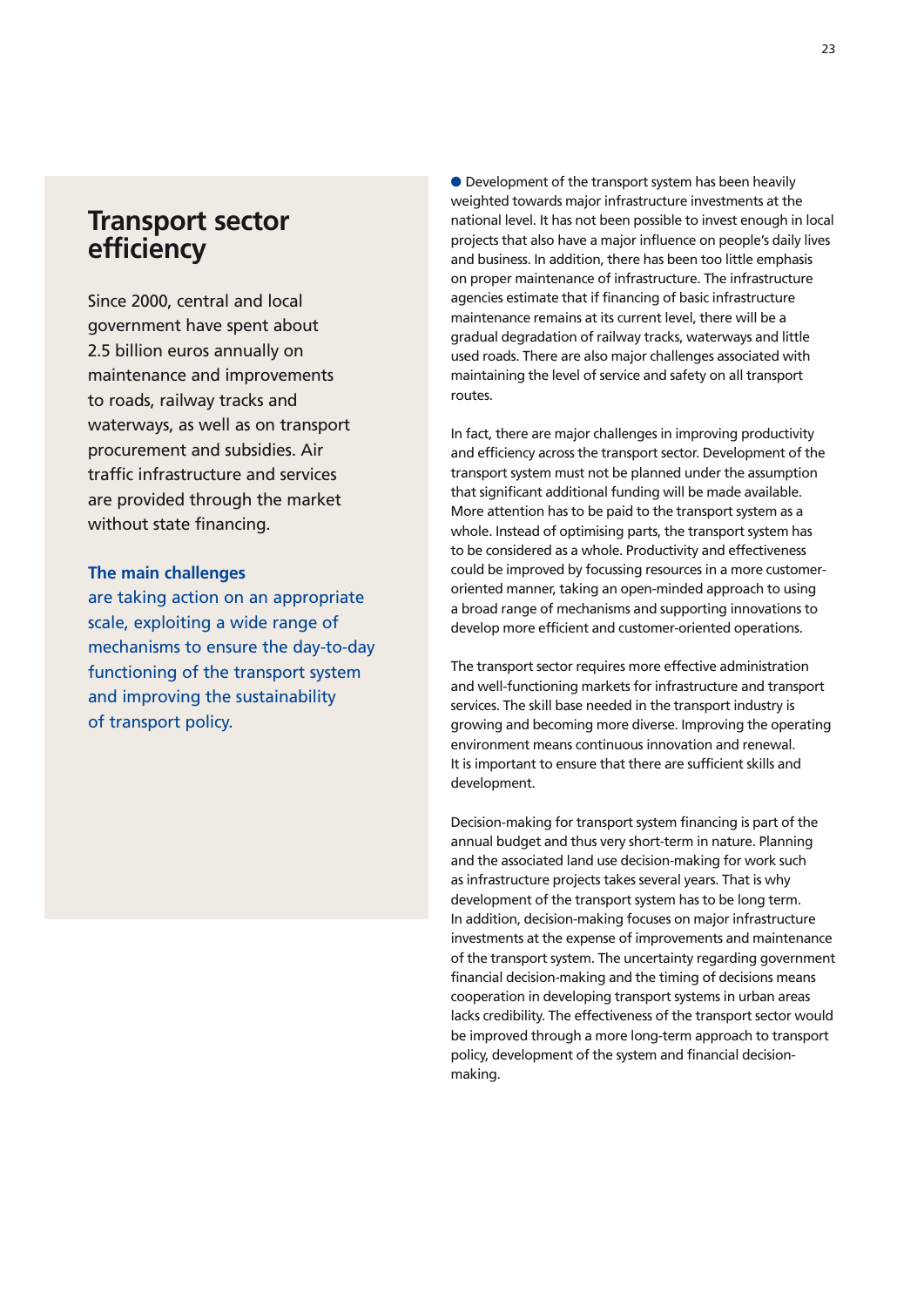# **Unpredictable trends in development**



**The central challenge** is to understand the significance of differing lifestyle choices to selection of transport.

 $\bullet$  In the future, people will look for individual lifestyles to suit their personal needs and this will increasingly determine their mobility. Work,

study and leisure time may not necessarily be so tightly bound to time, place and phase of life as they have been. Sociability will take new forms and expand from something local into a global virtual society. Differences between people's views on life will increase. Transport needs will fragment and become unpredictable. There will be changes in modes of travel, numbers of journeys, length of journeys, and destinations.

Choices of where to live and travel are affected by how people value urban or rural lifestyles and how they value work and leisure. In future, environmental awareness will be more evident in people's actions, although material values will continue to influence consumption. However, it is very difficult to evaluate the influence of factors that affect people's attitudes and values in the future. It is also very difficult to evaluate how changes in people's opinions and attitudes will eventually affect their behaviour.

# **Values and attitudes Development of the neighbouring areas**

**The main challenge**  is to be prepared for the changes in goods transport resulting from Russia's rapid economic growth.

 Development in Finland's neighbouring areas, particularly the St Petersburg and the Barents regions in Russia, as well as the Baltic and East European states, will be rapid. The increased traffic near Finland's eastern border is largely due to Russia's economic growth and the resulting transport of goods. Over the next few years, the volume of traffic will continue to increase,

particularly on main roads, and will also switch more and more to rail. It is estimated that the EU's exports to Russia will triple by 2030. Imports from Russia will also triple. Finland's imports and exports to Russia will grow at the same pace, and Finland's exports to Russia could grow at ten per cent per year.

The growth in Russia's imports and exports is seen in increased maritime transport in the Gulf of Finland, increased maritime transport to and from Finland's ports, and the increase in goods transport on the rail and road connections to the ports. Growing transport of oil increases environmental risks. Russia will make more use of its ice-free ports of Kaliningrad and Murmansk once the logistics environment in these areas has improved. The development of the northeast passage might also affect international transport routes over the longer term.

The growth in export traffic can be seen as increased road traffic in southern Finland, particularly on the east-west arteries. Most of the growth in imports has been carried on the railways, but road traffic of imported goods has also increased. The split of transit traffic will remain the same as earlier with westbound transit traffic on the railways and eastbound on the roads. The traffic via various inland terminals can be routed with eastbound transit traffic to the railways.

The attractiveness of Finland as a transit route will decrease once the Berlin-Warsaw-Moscow transport corridor improves. The extension of Via Baltica and Rail Baltica to St Petersburg will create a new route for goods and passengers, which will also affect Finland's transit traffic.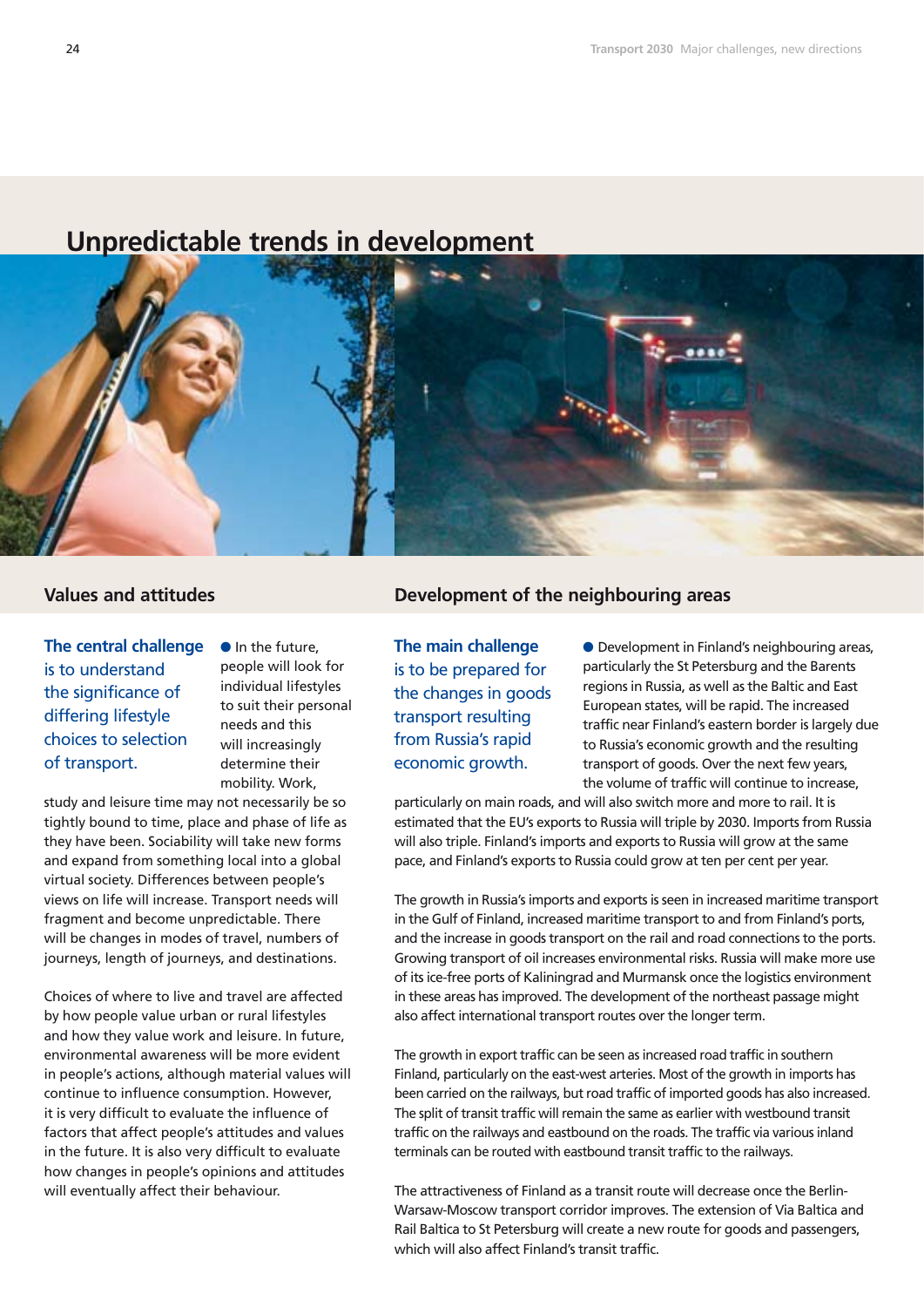

# **Energy prices**

# **The central challenge**  is to be prepared for rapid fluctuations in oil prices.

 The energy crises of the last few decades have been associated with rapid rises in oil prices. These rapid changes caused problems as operating models had to be adapted suddenly to changes in resources. When the real price of energy increases slowly, companies and people have time to adapt gradually. Even a four or five-fold rise in oil prices over 30 years would not necessarily lead to an unbearable situation if there was time to prepare.

A five-fold rise in the price of fuel would double the cost of motoring in Finland. Maintaining current travel habits would reduce the household budget by about ten percentage points. In the short term, journeys by private car could be reduced by over a third and air travel could be cut by as much as half. Journeys by public transport would increase by about ten per cent and journeys using light transport by a quarter. The overall reduction in travel could be in the order of a quarter. After a period of adjustment, the replacement of the fleet with more fuel-efficient vehicles, and the use of alternative fuels would let people increase their use of cars again, but energy consumption would remain lower.

The fastest way to adjust would be to change travel habits and reduce traffic. In order to prepare for fluctuations in fuel prices, it would be wise to maintain public transport services in the centres of growth and smaller urban areas.. The maintenance of effective rail traffic is the most energy efficient alternative in densely populated areas and for travel between major centres. In the long term, integrating communities and increasing population densities could be an adaptation to expensive travel.

For business it is the relative changes that will be decisive: which industry sectors use relatively more energy and transport in production, and which states and communities have secured their well-being more effectively than others through energy-efficient operations and transport. Although there is a lot of heavy industry in Finland that needs to transport both raw materials and intermediate products, energy efficiency is good compared to its competitors. On the other hand, transport to the major markets requires air or maritime transport, and it is not easy to compensate for the extra cost. The major structural challenge may be faced by industry sectors that have not traditionally been seen as old-fashioned or as high energy consumers: components with high value-added and various intermediate products or sub-assemblies are moved between production plants in a continuous stream which relies on road transport. The continuous rise in transport prices may lead to a preference for local production.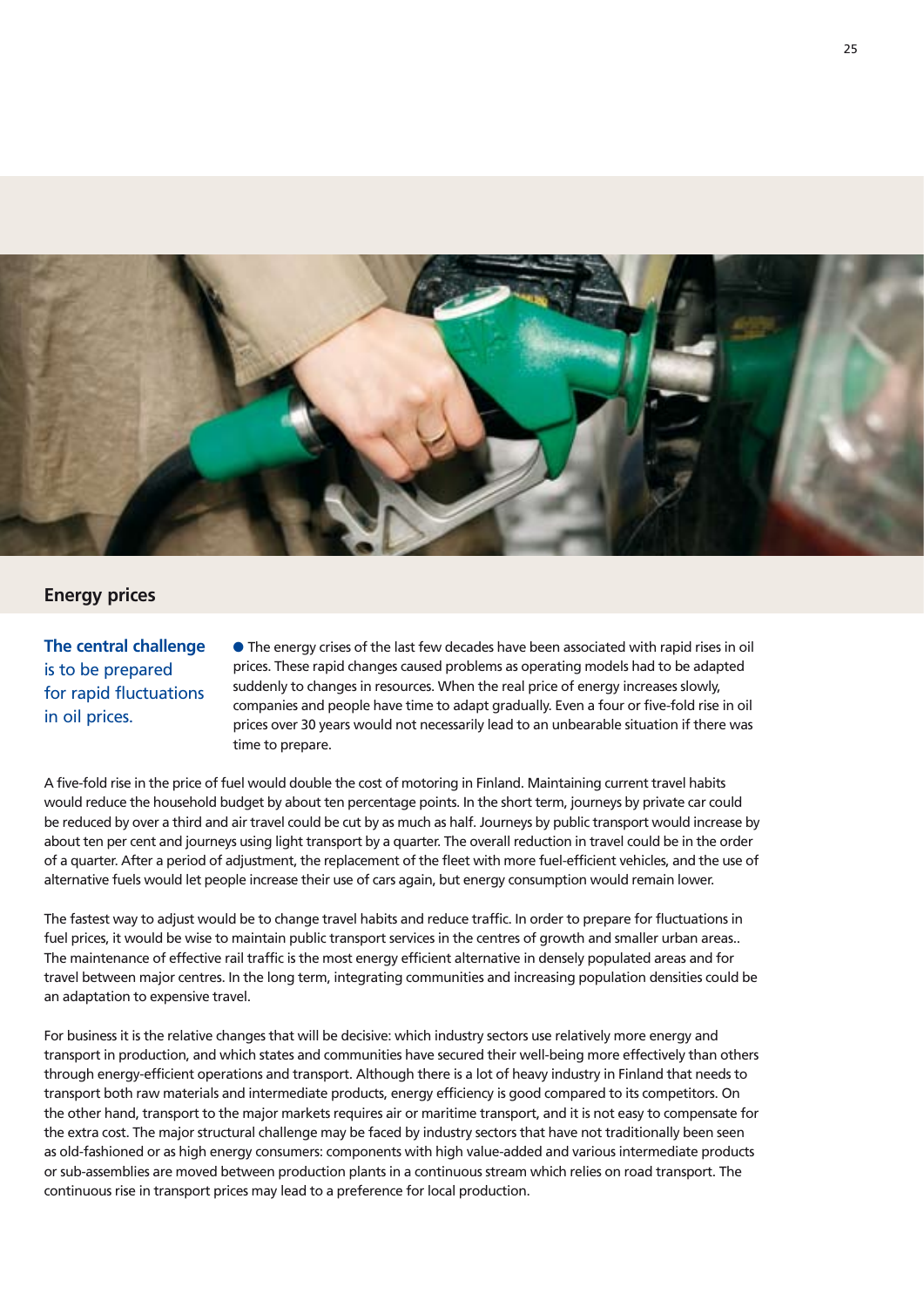# **Transport policy framework**

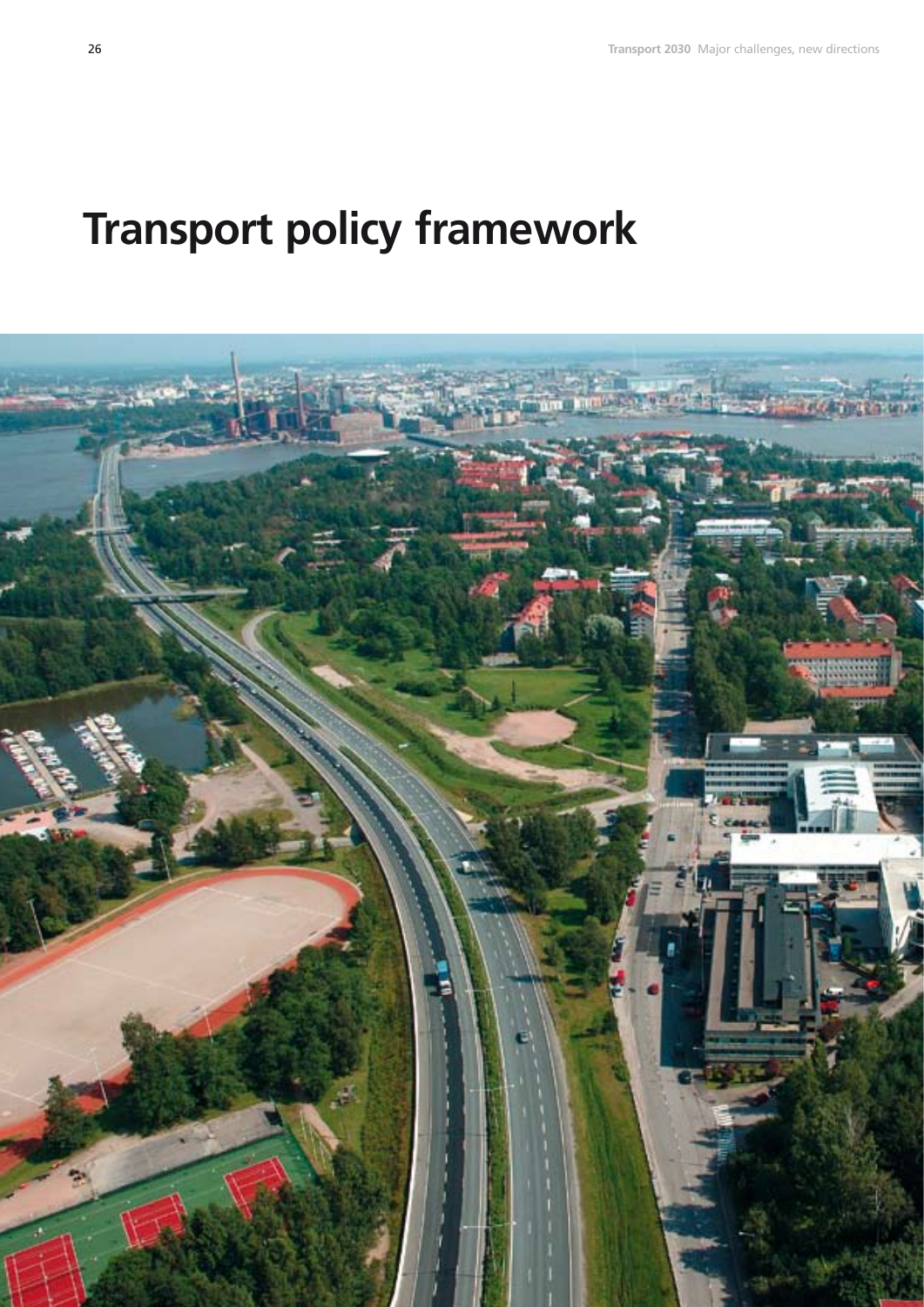The challenge of climate change will have an increasingly important effect on transport policy. Greenhouse gas emissions from the transport sector must be reduced.

But at the same time, care must be taken to ensure the competitiveness of the logistics sector and ease of daily travel. A balanced transport policy must find ways of reconciling these objectives.



Transport systems and land use cannot be changed quickly. Changing transport policy requires long-term action and new choices. The approaches taken now in transport policy and land use planning will define transport choices for a long time to come. Getting results takes time, but concerted action by the various players can change the direction of development.

The transport sector will develop to become more customeroriented, profitable and innovative. An operating approach that is customer-oriented and focussed on the sensible and effective use of resources will underline harmonisation between the needs of its various customers and society's objectives. It also makes prioritising unavoidable; public sector resources cannot satisfy everyone's needs and expectations. Information, skill and cooperation will be used to find the best combination of action and operating approaches. New operating approaches will compensate for a lack of resources; getting more from what is available.

The objective in developing transport systems and corridors is to secure a more cost-effective, long-term level of service for passengers and transport by combining different approaches. Along with increasing infrastructure and transport services, effective mechanisms to manage demand will also be adopted: harmonising land use and transport, management of demand for transport and influencing people's attitudes and behaviour. Securing service levels through small steps in development increases flexibility and provides some leeway in the event of changes in the operating environment. It also enables the effective use of new, intelligent technologies. The four-step principle aims at resolving transport problems quickly, costeffectively and with more attention paid to the customer than traditional development, which mainly focussed on large infrastructure investments.

This section presents the elements of the framework that are the most influential for long-term development of the transport system. Above all, the framework outlines the changes in transport policy that are needed for sustainable development of the transport system in the best manner possible to meet people's day-to-day and business needs. Some of the actions required need to be taken fairly soon, while others will not be needed until much later.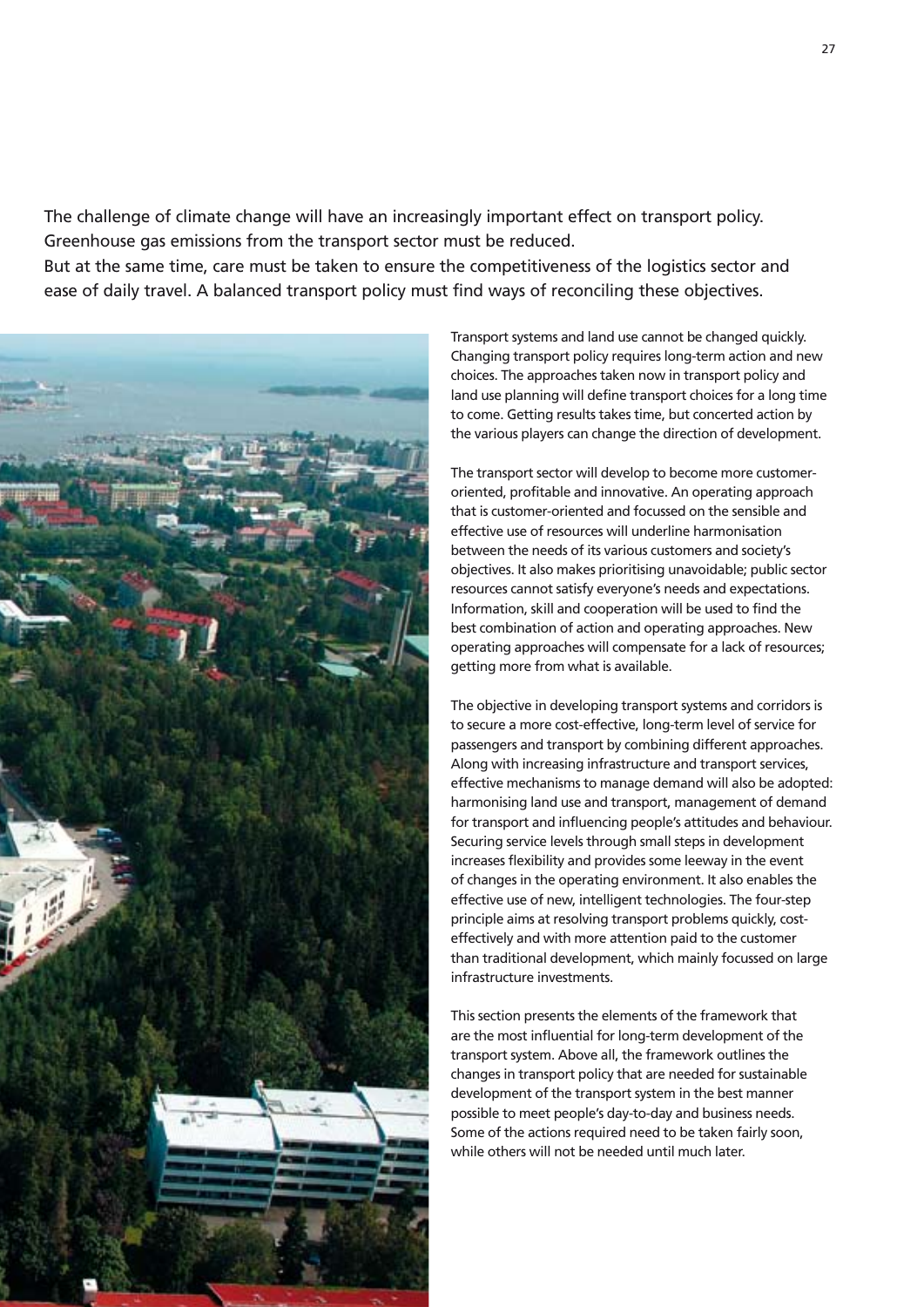# **Reducing greenhouse gases from transport**

The main factors in reducing greenhouse gas emissions from transport are stopping the fragmentation of urban structures and the growth in use of private cars, improving the energy efficiency of transport and new, low-emissions fuels. Emissions could also be reduced by improving the competitiveness of rail and water transport and by increasing their share of the transport market.

Reducing greenhouse gas emissions will be slow. There are many effective mechanisms available although their effect may only be seen in a few years. That is why it is necessary to set off in a new direction systematically and immediately. If reductions in greenhouse gas emissions from transport are targeted in a controlled manner and in different ways, there is every possibility that it will succeed without endangering the competitiveness of Finland's logistics sector or the functioning of day-to-day travel.

However, an approach that considers using transport policy in isolation to reduce greenhouse gas emissions from transport will not work. The support of land use planning in particular, and tax policy and other economic steering methods are needed. Environmentally friendly modes of travel; walking, cycling and public transport should be promoted. This also needs the support of land use planning.

### **Urban structures in the centres of growth to be more compact**

The objective is a compact urban structure with little traffic and where journeys can be made using public transport, cycling or walking. However, the different interest groups involved in land use and transport planning often pull in different directions. Decisions taken by government, municipalities, business and individuals emphasise their own, mainly economic, interests. Travel and transport are just one factor in location decisions taken by companies and individuals.

Planning of regional transport systems has to develop so that transport and land use planning are better integrated. Landuse planning has to give more consideration to the effects on traffic and the split between different modes of travel. Activities should be located so as to minimise journeys and promote the use of public transport, cycling and walking.

There should be closer cooperation between the Ministry of Transport and Communications and the Ministry of the Environment with regard to land use and transport planning. The role of the Ministry of Transport and Communications and the infrastructure agencies is to promote transport considerations in planning by other government bodies and agencies. It is important that the municipalities and central government develop a common understanding of the importance of improving the transport system in response to changes in urban structures, a common will to stop the process of fragmentation of urban structures, and a way to

work together to achieve these targets. The main tools are the provincial and overall plans, as well as urban and transport system plans for renewal of municipal and service structures. In the large urban areas it is important to develop a network where local centres offering day-to-day services are connected by strong public transport links.

Taxation of company cars and offsetting the commuting cost against tax should be reviewed so that their negative effect on community structures and travel behaviour is reduced.

# **Attractive alternatives to the use of private car**

The objective is to increase the share of public transport in urban areas. In order to make travel easier and day-to-day journeys possible without a car, transport services in places where people work will be reviewed and planned holistically in the light of local objectives. Land-use planning will be linked to the development objectives for public transport.

There will be more government aid for public transport planning in the most important urban areas, and subsidies will be carefully targeted to public transport services as long as the municipalities also increase their contribution. The development of public transport will be supported over the long term through development programmes specific to particular urban areas. The public transport development programme will be linked to the regional transport system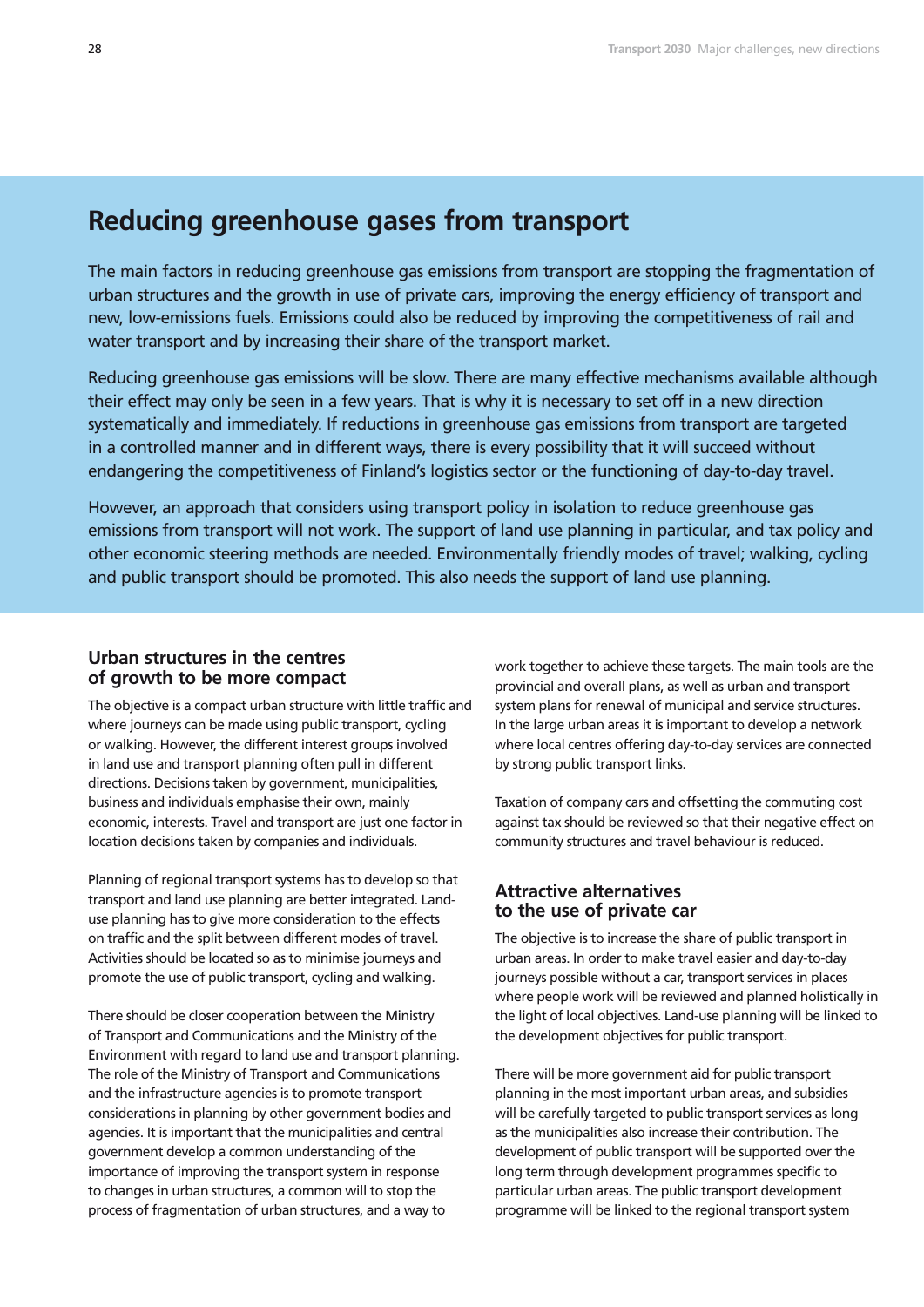

plan. The objectives set for the regions' public transport and land use will help achieve national objectives. The regions will select the best mechanisms to achieve their objectives with consideration to their individual strengths and particular needs.

In urban areas, most journeys are so short that they could easily be made on foot or by bicycle. Footpaths are needed that are attractive, safe and suitable for everyone, as well as cycle paths and services for cyclists. A comprehensive network of good quality paths for pedestrians and cyclists will be established in urban areas, and they will be signposted and have information points as well as access to stops for public transport. Pedestrians and cyclists will be considered as important as other modes of transport in urban areas' transport planning.

### **Demand management through pricing**

The aim will be to price all transport modes on the basis of use. The need is most urgent in road traffic. There is a clear link between price and demand in air, water and railway traffic: pricing influences customer choices.

Road pricing will be implemented using intelligent technology and satellite positioning. The new pricing system will be introduced in 2015 at the earliest. The basis for charging will be the time a vehicle is used, the place, time of the day and the characteristics of the vehicle. It will replace part of today's taxation on vehicle use without increasing the average cost

of using a vehicle. However, the price during rush hour in urban areas could be higher than now. On the other hand, pricing in rural areas would take the long distances and lack of alternative modes of transport into account.

This new approach to pricing could influence the choice of transport and the amount of private car use, increase utilisation of the current network and cut rush hour peaks by influencing the timing of journeys. Pricing could also encourage a switch to vehicles with low emissions. The objective is to use pricing to manage transport demand and thus reduce the damage done by traffic. In major urban areas in particular, road pricing will be effective in managing demand, thus reducing congestion and greenhouse gas emissions.

Road traffic pricing in urban areas will be part of a review of traffic pricing throughout the country. When improving transport systems in urban areas, demand management will always be one of the mechanisms available.

## **More energy efficient travel and transport**

The competitive position of energy-efficient passenger rail travel will improve for local travel in urban areas and long distance travel between centres. The train is at its best for medium distance travel of about 100–400 kilometres. Improving the competitive position of rail traffic requires improvements in connections, information and train services as well as development of the network of travel terminals and door-to-door services.

The competitiveness of rail and water traffic will be improved to increase their share of transport. This requires efficient, intermodal terminals and new approaches to loading and load areas as well as investment in transport management and administration systems. Emissions trading scheme as proposed by the EU will be introduced in air traffic. Businesses will be encouraged to save energy and use energy more efficiently in transport as part of their quality and environmental management systems.

Increases in the price of fuel for road traffic will play its part in the switch to alternative fuels. The use of biofuels in transport will be replaced as soon as possible by cost-effective, second generation biofuels made from forestry and waste raw materials.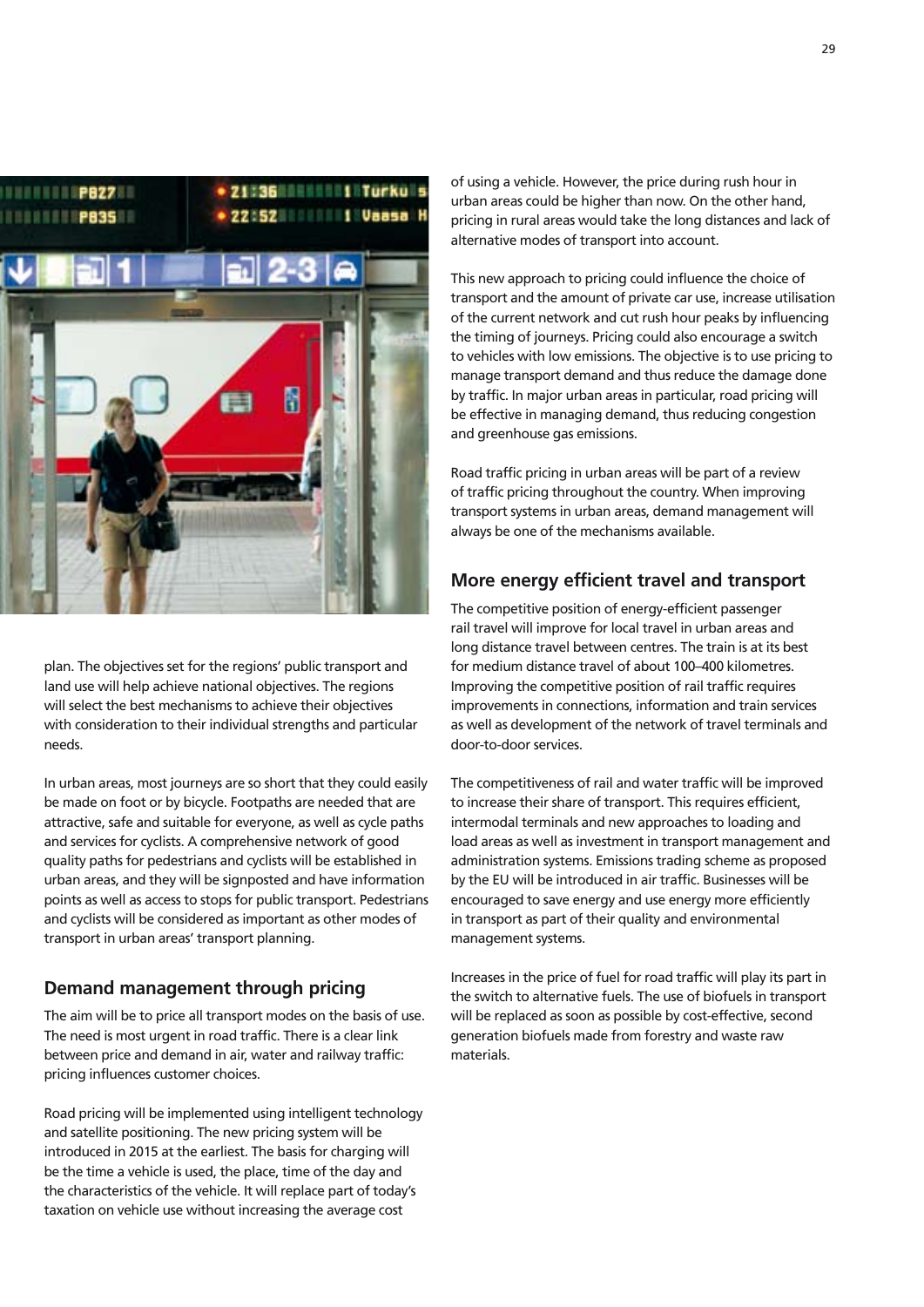# **Maintaining competitiveness in logistics**

In order to maintain competitiveness, Finland's businesses need reliable and cost-competitive logistics services and international connections, wellfunctioning trunk road network, terminals, ports and the infrastructure to access them. Good logistics services require functioning markets, skills, use of technology and a competitive operating environment in international transport services.



### **The trunk network development programme**

Logistics is facing increasing demands and tougher objectives. The development trend in transport is for long distance transport of goods and people to be concentrated on specific routes and transport corridors. In the long term, the objective is that the nationally important and most travelled routes will be of a consistent high quality in order to provide good operational availability and safety.

A working group has drawn up a report on the trunk network of nationally important roads and rail tracks. The working group's recommendation is that the most important main roads, about 3,000 kilometres, and the most important railway connections for passenger and freight transport, about 2,800 kilometres, should be part of the trunk network. In accordance with national targets for the regions, definition of the trunk networks for road traffic will provide initial guidance on land use. The definition identifies significant national interests that must be considered in land use planning.

A decision will be taken as soon as possible on the scale of the trunk network. To maintain the competitiveness of logistics and for the long-term development of the transport system, it is important that a trunk network for water and air transport routes is defined in the same way as for land transport. The costs of developing the trunk network have been estimated at several billion euros. A national programme will be drawn up to improve their service level, and this will ensure that networks operate well at the lowest possible overall cost. Development of the transport infrastructure will utilise a variety of financing models and approaches.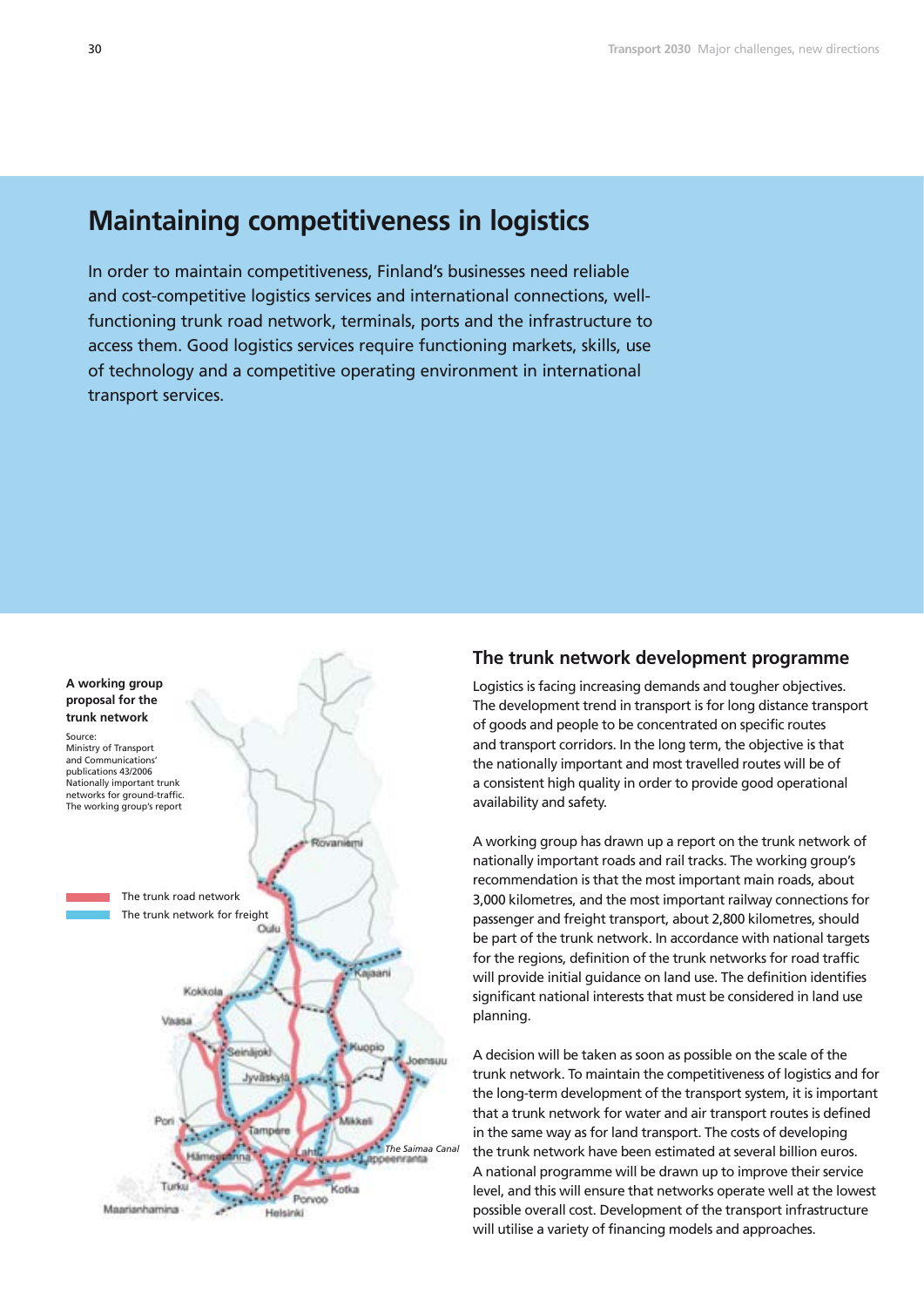

# **High-quality logistics services**

To maintain competitiveness in logistics, Finland will have to invest in logistics competence and related research and development. Information and communications technology and the opportunities provided by other technologies will be widely used. It will be ensured that there are effective markets for transport and handling services, and that there are information systems available to plan and manage supply and demand of transport services. The operating environment for international transport services has to be competitive: infrastructure, regulations, transport fees and taxes must not increase transport costs relative to competitor countries. The environmental effects of transport services must be managed.

The availability of high quality and reasonably priced transport services and functioning transport markets will be ensured. The roles and tasks of government and transport operators will be clarified, and operating models will be developed so that transport as a business operates efficiently. Deregulation and good functioning of rail freight markets will make rail transport competitive in the long term.

Finland's position today as a gateway to Asia is a clear competitive advantage. Because of that, Finland has good air freight connections to Asia as well as better daily connections to Central Europe than many of its competitors. Russian transit traffic will increase maritime connections between Finland and other countries. We want to preserve these competitive advantages.

Maritime transport across the Baltic will retain its dominant position in the foreign trade transport system. Winter conditions and an extensive archipelago place considerable demands on maritime transport in terms of cost, safety and the environment. It is important that Finland maintains its professional skills in maritime transport. The best guarantee of this is through measures at the national and EU levels to maintain the conditions needed for a competitive shipping sector.

To ensure transport security, the use of automatic identification systems will spread from trailers and individual shipments to vehicles. Electronic customs procedures will also increase transport security. In the future, information about individual shipments and transport will be transmitted electronically

from the supplier to the buyer and also to the authorities. In maritime traffic, cargo information will be entered electronically into an information system, and the relevant information will be automatically transmitted to the people who need it.

**Connections to Europe, Asia and America**

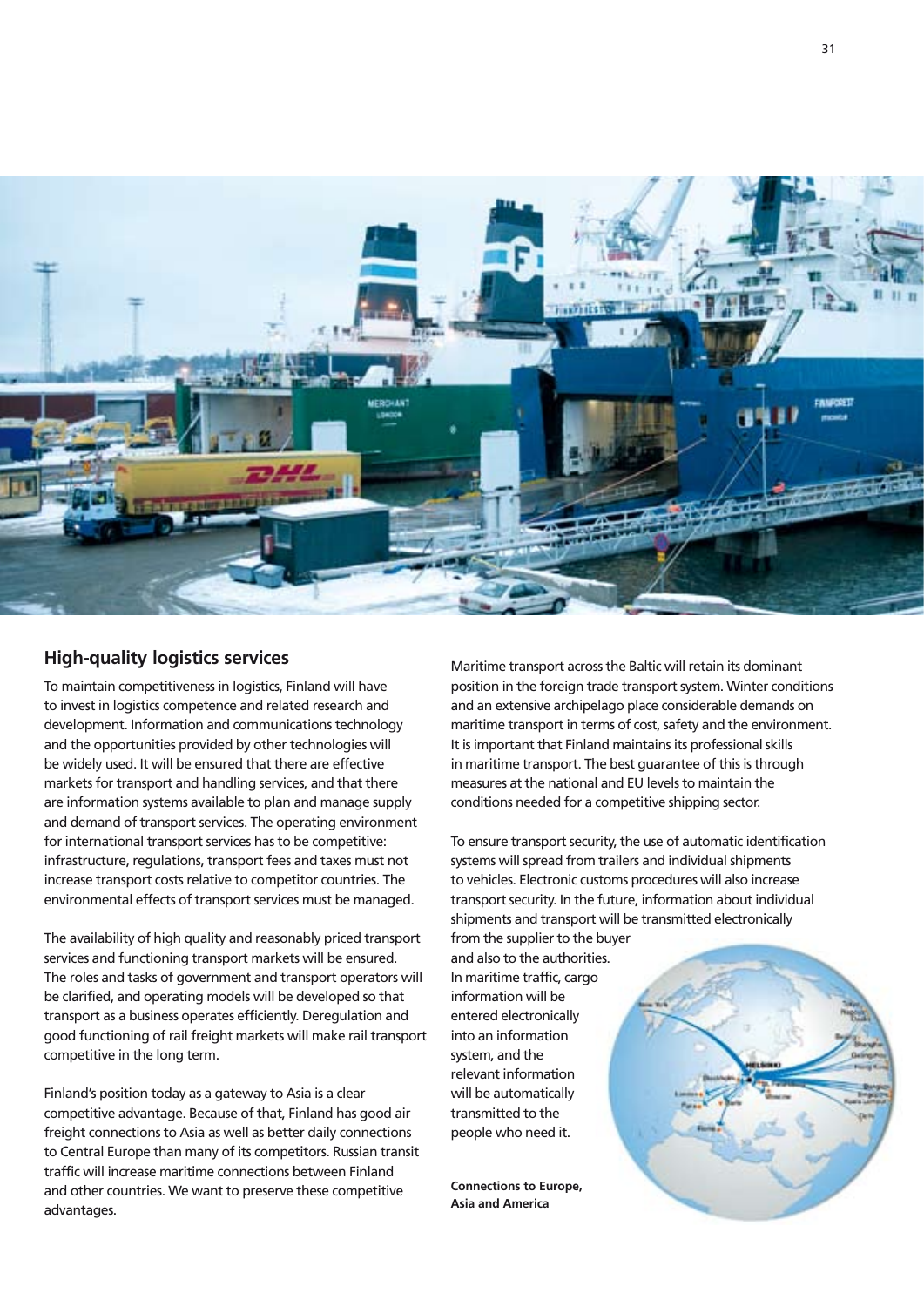# **Smooth daily travel**

Good daily life needs accessibility to transport services, functioning travel chains and predictable travel times. The way to attain these depends on circumstances. Measures aimed at reducing greenhouse gas emissions, strengthening the position of public transport and walking and cycling also support smooth daily travelling. Transport safety and a good transport environment contribute to the quality of daily life.

The transport system has to be suitable for as many people as possible irrespective of age or capacities. Accessibility is always considered when making decisions that affect people's travel. This requires re-evaluation of habitual ways of working, and commitment to customer orientation. It is important to provide access to high-quality, reasonably priced passenger services and ensure that transport markets function. The objective is to develop operating models for government, municipalities and transport service providers with the aim of providing efficient transport services every day as part of a well-functioning transport system.

# **Goal-directed and long-term transport safety work**

The most pressing needs for transport safety concern road traffic, where particularly head-on collisions on main roads, accidents involving pedestrians and cyclists in built-up areas and people's attitudes need to be addressed.

The single most important safety factor in any vehicle is the driver. People's behaviour and choices greatly determine the rate of improvement in road safety.

The objective is a safety-conscious, responsible traffic culture in which there is respect for the lives of others and for observing the rules. This requires changes in the attitudes, motivation and behaviour in individuals, companies and decision makers. Training and the provision of information will have to be changed in order to achieve these objectives. Transport companies will be encouraged to include safety as part of their quality system.

Head-on collisions on main roads will be reduced by installing median barriers. The most important ways of reducing accidents involving pedestrians and cyclists in towns are traffic calming schemes for residential and central areas and the building of paths for pedestrians and cyclists. The travel environment will be made clearer to promote safety.

Driving speeds will be controlled using intelligent speed adaptation, speed limits and speed checks. Security systems such as driving stability systems, accident prevention systems and emergency messaging systems will be widely installed in vehicles. Real-time information systems will be used. Alcoholrelated accidents will be reduced by encouraging the use of alcohol ignition locks. Improving the safety of heavy vehicles will require new measures relating to vehicle safety features, driving skills and transport operations and services.

Many new, effective mechanisms of vehicle and information technology are being developed, but it will be some time before they are widely used. In order for the new safety technology to be effective, the renewal of the vehicle fleet will be accelerated by such means as the taxation system.

### **Making public transport attractive in urban areas**

The objective in urban areas is to develop public transport options that can compete with the use of private cars. The objective with public transport is to create travel chains that are functional, of good quality and accessible. The coverage, service level and attractiveness of public transport in growing, large and medium-sized urban areas will be clearly improved by reviewing transport planning, organisation and funding. New technology will be used to improve information services for passengers, and to make journeys easier and public transport more attractive.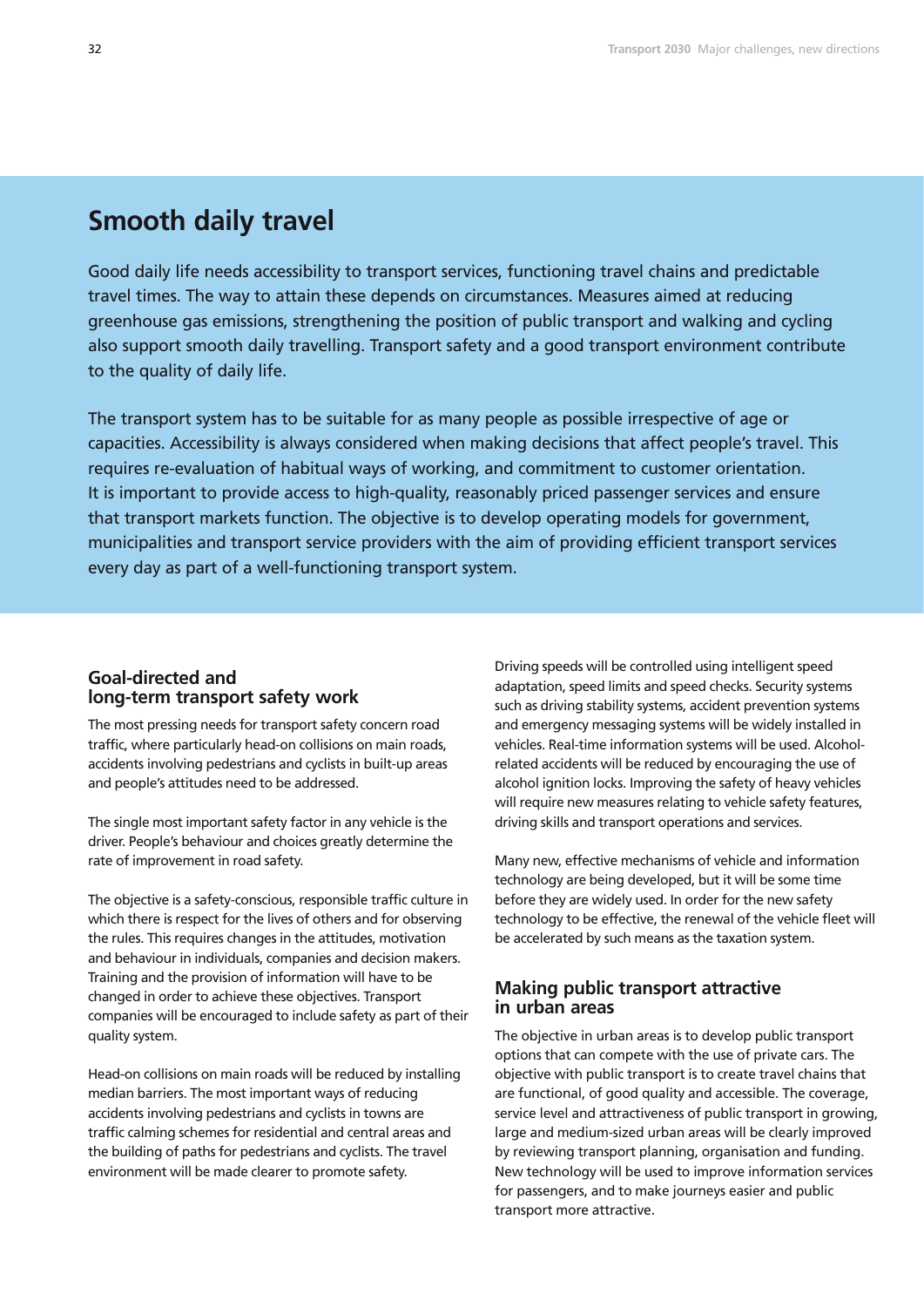Government investment in public transport infrastructure will be increased, including tracks, bus-lanes and other aids to, interchange stops and information systems. A condition for increasing government support for planning and public transport services is that the municipalities also increase their investments.

### **New approaches to rural public transport**

A reasonable level of public transport will be provided for people in rural areas and small towns. This means that reductions in the number of scheduled routes will be compensated by organising demand responsive public transport. The municipalities and the Social Insurance Institution of Finland will be encouraged to use scheduled services as well as demand responsive services and the associated booking systems when ordering transport and reimbursing transport costs.

Improving public transport and making the services more effective means decision making on service levels and better coordination in transport planning. Planning of services will be integrated over a wider area than a municipality, so travel and transport needs across regions and local government areas can be considered as well as possible.

Government subsidy for public transport to the regions will be used to maintain a basic level of service. Subsidies will ensure that citizens throughout the country have basic public transport services. Funding will be considered both as a whole, separate from the municipalities, as well as in conjunction with the funding for the municipalities and the Social Insurance Institution of Finland for transport services and reimbursement of travel expenses.

Most travel in sparsely populated rural areas depend on private cars. Help from neighbours and car sharing could be of particular help to older people in rural areas when there are insufficient public transport services to meet their day-to-day needs. Improvement in information services could support the wider use of car sharing. Developing public and commercial operating models could improve accessibility to services and facilitate the daily life of people without cars in rural areas.

# **Sustainable practices in maintaining private roads**

Private roads have a significant role in rural transport systems as access routes for permanent inhabitants and holiday makers. As populations fall, more and more little-used roads are left to the few remaining inhabitants to maintain as private roads. The current system of government subsidy is not fair in all respects. The subsidy system needs to be renewed so that maintenance payments for owners of long roads through

sparsely populated areas do not become excessively high, and private roads can be maintained at reasonable cost.

Maintaining private roads requires sufficient resources and maintenance skills. It is becoming more and more difficult without assistance as fewer and fewer people live in rural areas and the population is aging. Thus maintenance of private roads is increasingly provided by companies as a paid service. There is a need to encourage the development of skills and markets to ensure appropriate long-term maintenance of private roads. There is also a need to develop a joint approach between government, municipalities and private road owners to procurement of cheaper and better quality road maintenance services.

# **High-quality local environments**

Measures aimed at reducing greenhouse gas emissions also support the reduction of local environmental damage. Cooperation between transport and land use planning, action to reduce the growth in traffic and investing in research and development will prevent an increase in environmental damage. Damage caused by exhaust gases and particulate emissions from traffic will fall steadily, but very slowly, as a result of improved vehicle technology. The most effective ways of reducing damage caused by particulate emissions are to reduce the growth in urban traffic, and to invest heavily in research and development aimed at reducing all emissions. Removing the existing noise pollution will require structural noise abatement measures.

Protective measures will be taken in ground water areas where there is transport infrastructure.

Reducing the largest risks threatening marine environments means participation in international work to promote maritime safety and environmental protection, and using information technology to prevent accidents.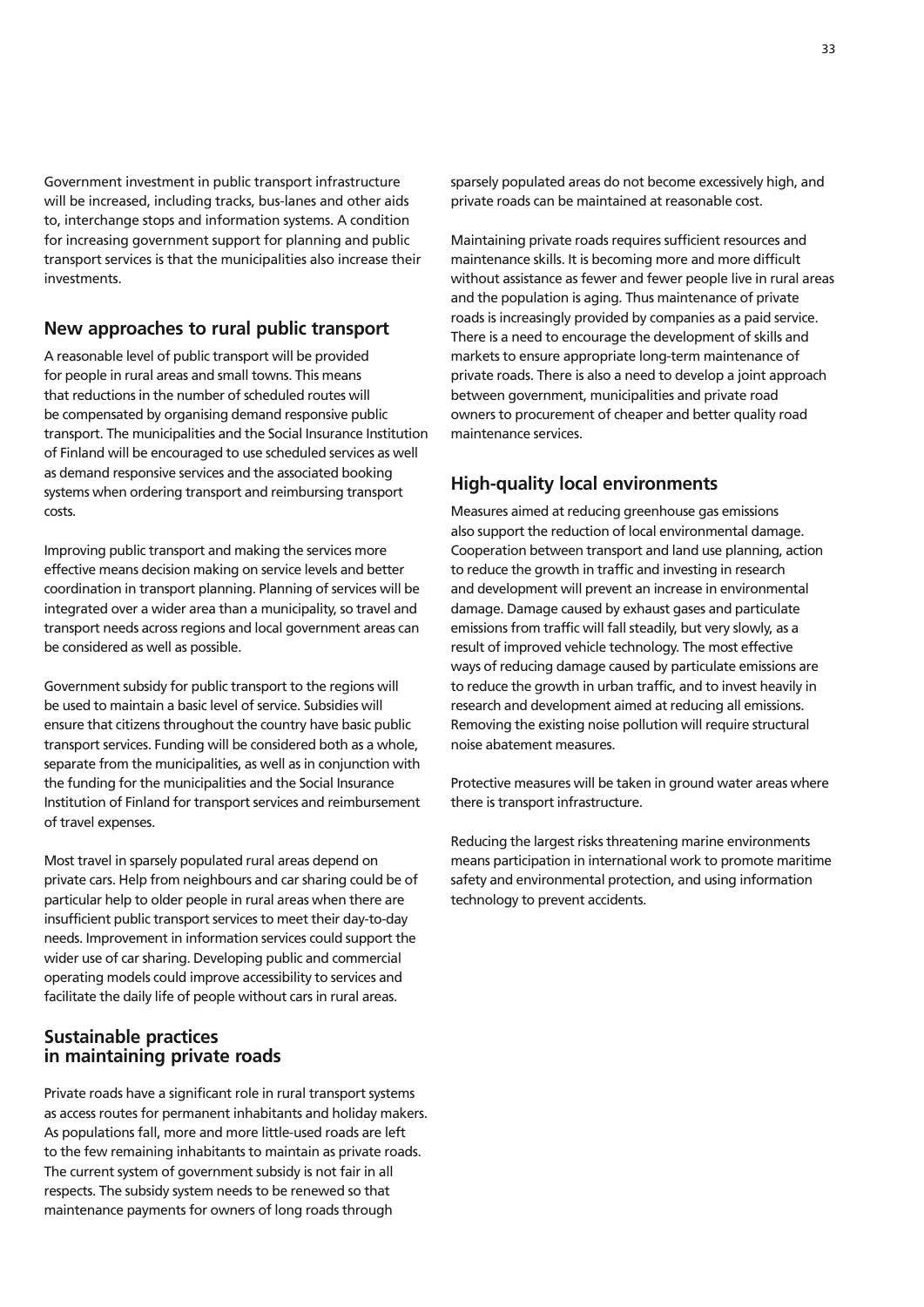# **Together, better, more efficient**

The transport sector's operating culture will be changed through evaluating problems and measures together with customers, and by open-mindedly searching for solutions, also from the field of information technology. The objective is to move from optimising parts to optimising the whole system and having it work well on a daily basis.

The new operating culture, with its focus on the efficiency of the whole transport sector, will mean broad-based cooperation and networking between transport sector experts, customers and other stakeholders. Ways of working together will be developed to benefit all parties.

### **Efficiency in maintenance and development of transport infrastructure**

In order to maintain roads, rail tracks and waterways sensibly, and to halt the weakening of their service level and condition, they will be allocated sufficient funding. Financing for small investments will be increased so that essential investments can be made quickly and flexibly.

Effective use of resources will require prioritising. We will try to find solutions to the travel and transport problems of people and businesses so the transport system as a whole can serve its users as well as possible. This means there will be a deeper understanding of different customer groups' operations and a serious evaluation of problems in the travel and transport chain. Resources will be focussed to bring as much added value as possible to people's daily lives and to business, and simultaneously support the objectives of society in general.

When improving the service level of transport corridors, aside major long-term investments broad-based development strategies using the four-step approach will be used. The objective is to secure travel and transport service levels, as well as safety and environmental quality, cost-effectively by combining different mechanisms. Development measures will often be shorter-term than at this time, but there will be more of them. The objective of the new development strategy will be to make effective use of the capital invested in transport infrastructure, and to improve service levels. Securing service levels through small steps increases flexibility and provides some leeway in the event of changes in the operating environment.

Healthy and functional markets for service providers are essential for innovative and economic approaches to improving the productivity of the sector. The infrastructure administration is a major player in the markets for both civil engineering and expert services. This is why it is important that procurement methods promote the development of functioning markets. In order to make civil engineering markets more transparent, Finnish Road Enterprise is to be privatised.

The extent and quality of the public road network will be reviewed because part of the network serves areas of very low demand. The least used half of the road network carries only five per cent of road traffic. Generally speaking, littleused roads in rural areas are now of so little importance to traffic that there is no reason to maintain them as regular roads. A survey will be carried out to determine the boundaries between rural roads and private roads, and they will be defined accordingly.

The rail network also has some very little used tracks, mainly serving the forest industry for transport of raw material and products. Such low demand and high maintenance costs mean that there is no reason to carry out basic repairs or maintain the track. These transport needs can be satisfied more costeffectively using road transport. Tracks that are consistently little used will be abandoned as unnecessary.

The same principles will apply when evaluating the government's investment in the maintenance of little-used waterways and icebreakers.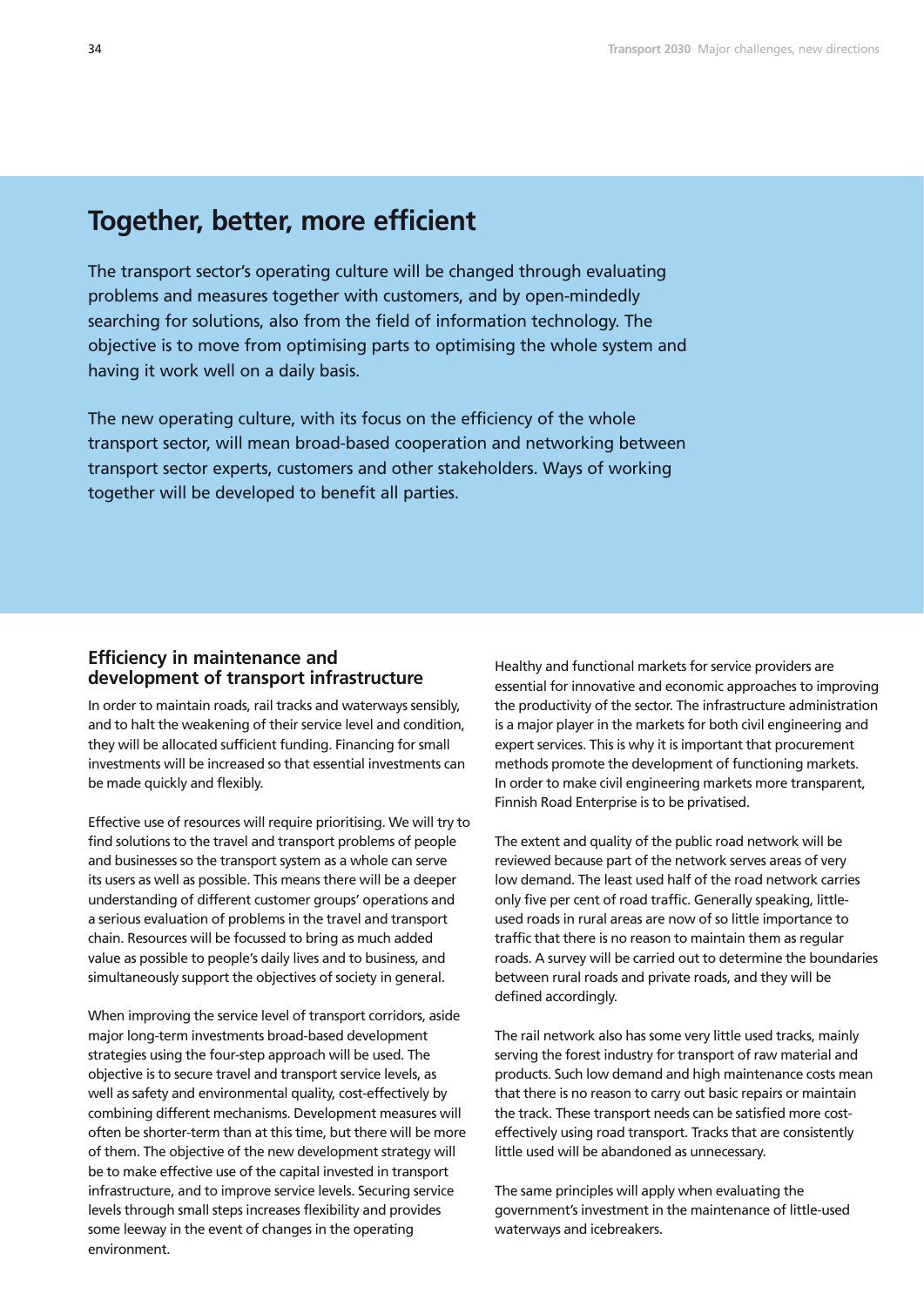

# **New technology will be used creatively**

Finland offers an innovative environment for the application of information and communication technologies to travel and transport. Other necessary elements include relevant legislation, funding of information products, the will for cooperation and joint ventures between the public and private sectors, acceptable operating models and open debate within society. It is important to recognise the needs of users and ensure that there are companies, operators and service providers in the country who are able to produce reliable systems, interfaces that are easy to use and reliable services for citizens.

Both the public sector and commercial companies will be responsible for developing systems and services. A clear division in the roles of the public and private sectors in gathering and processing information to provide services is an essential condition for significant product development. The task of the public sector is, above all, to create a base for the application of new technology and to ensure opportunities for commercial operations.

Services directed to all citizens must meet the needs of their users, be comprehensible, easy to use and moderately priced as well as provide equal access to special groups.

The opportunities provided by new technology will be used alongside other measures in all transport system developments. New technology can be used to increase the efficiency of transport administration, logistics processes and information services as well as to improve transport safety. Many of the new

ITS mechanisms should be utilised quickly, whereas others will not be used effectively for years, maybe decades, to come. However, we must be able to prepare for the adoption of new mechanisms at the appropriate time when planning short-term development work.

Information technology is already widely used in the management and control of water, rail and air traffic to ensure safety and effective operations. Administration of information related to shipping and logistics is becoming more efficient, particularly in the Baltic Sea region. Control systems for maritime transport will be integrated into a single international system.

For road traffic, the emphasis is on basic services related to traffic flows, disturbances, weather and road surface conditions, and upto-the-minute monitoring systems. The new technology enables management of traffic demand using information and pricing.

Real-time information, route planning and other value-added services will be provided in public transport. The services will help individual passengers feel in control of their journey and make it pass pleasantly. Real-time systems can support the operational management of transport hardware so that travel is efficient, cheap and certain.

Technological development makes it possible to equip vehicles with more and more safety systems, and these help drivers control their vehicles. They can include applications and services that affect transport safety, such as the eCall emergency messaging system.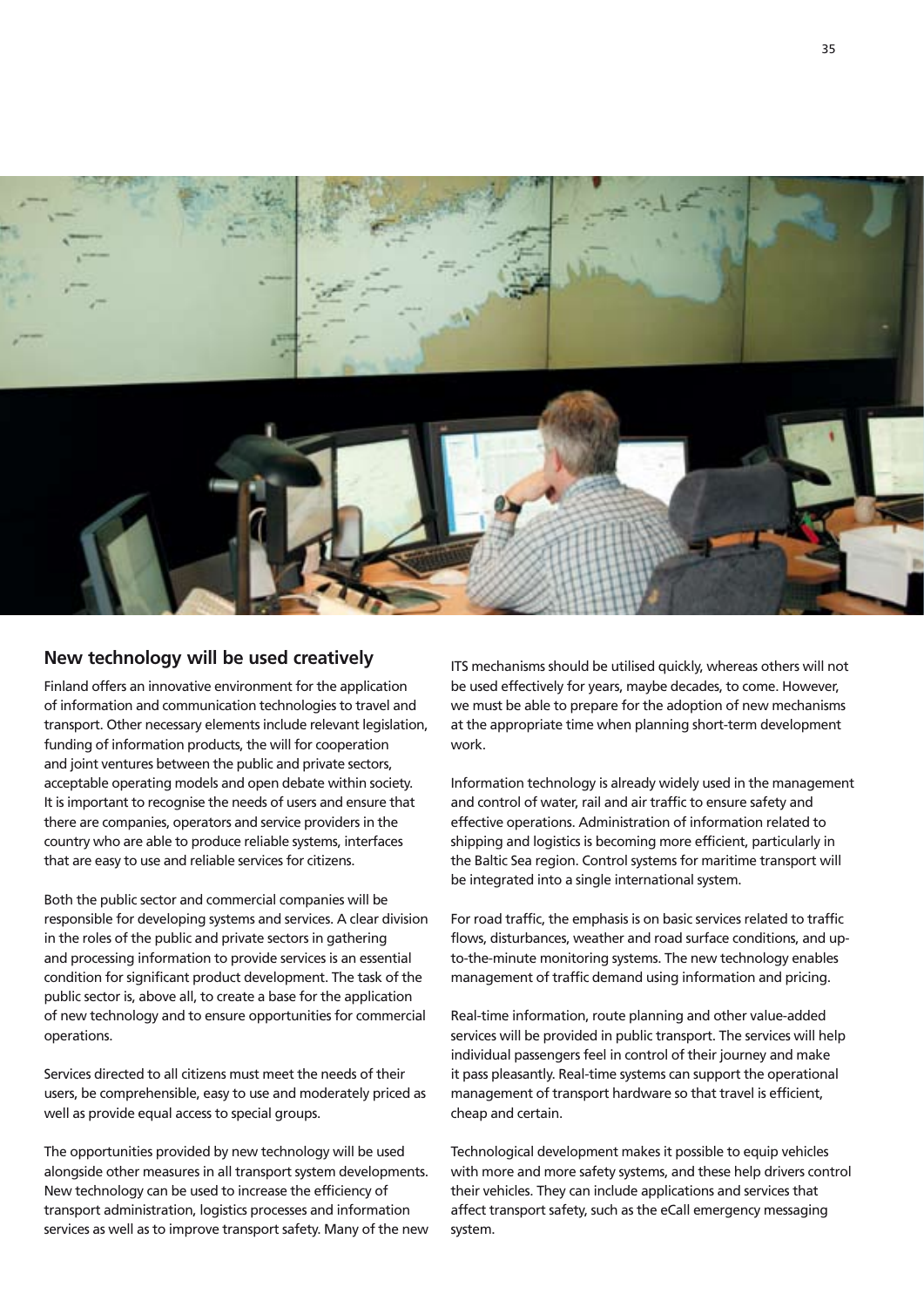

## **Transport system planning will be developed**

The service levels that customers need can be achieved using a broad and innovative range of measures. In particular, travel problems in cities can be eased in a sustainable manner by influencing transport needs and the choice of transport mode. All modes of transport will have the same weighting when considered in transport system planning.

The first priority is to affect the creation of transport needs through land use planning. Use of today's transport services and network can be made more effective through transport management, technology and maintenance, and by developing new operating models.

Resources will be used as efficiently as possible to achieve objectives. A new development approach that supports innovation, i.e. the four-step approach, will be used to find effective solutions to the problems in the transport system. A variety of small development steps, which are relatively shortterm but consistent, can be used to maintain and improve the service level and quality of the whole transport system more cost effectively than today, particularly in urban areas. Alongside increases in infrastructure and transport services, efficient use of demand management and new intelligent technology will be added. Large, one-off investments are the best option when gradual development is not possible.

Financing the development of transport systems in large urban areas will comprise a variety of financing initiatives focussed by area instead of project-directed funding. This will apply particularly in the Helsinki area, but possibly in the Tampere, Turku and Oulu areas too. Government investment will depend on how well the transport system plans contribute to the objectives of national transport policies.

### **Investment in transport sector research and skills**

Research into the transport sector will be strengthened nationally through universities, research institutes and other central players. The Ministry of Transport and Communications will coordinate and fund strategic research and development in the transport sector. The infrastructure agencies will work with the Ministry as well as being responsible for the development of their own areas. Research and development will be coordinated between other ministries, the private sector, and training and research institutes allowing multidisciplinary, cross-administrative programmes.

A common transport data handling system for the administrative sections will be developed to evaluate the transport system itself, and trends and developments in travel and transport.

Investments in skills and research and development will be made through international co-operation and multi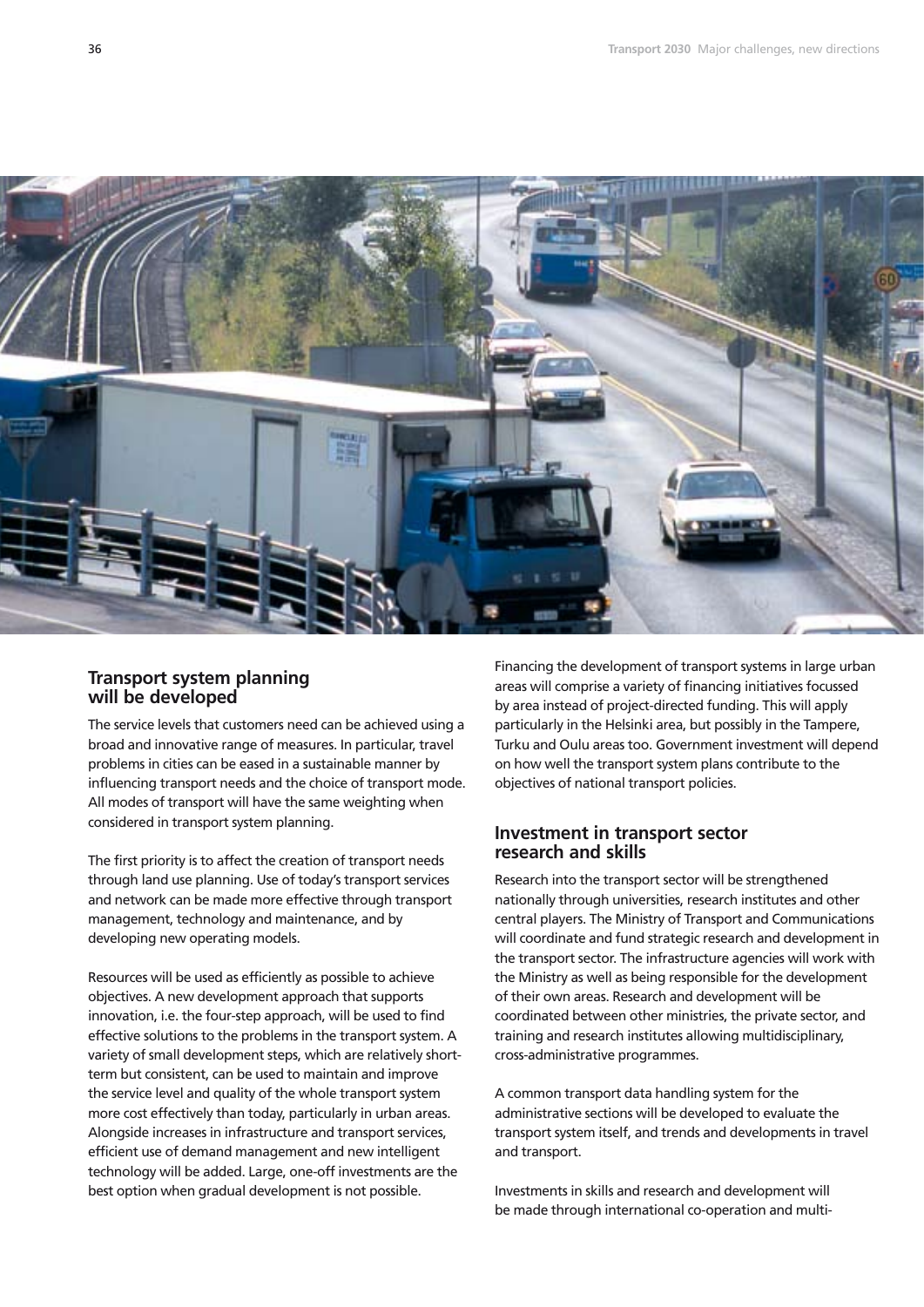disciplinary networking so that transport sector skills are kept at a high, internationally competitive level. Training curricula will be continuously developed so they can respond to changes in the operating environment and the challenges of working life. Further training will be developed through cooperation between universities, polytechnics and working life. This will provide the base for a new generation of research, development and skills.

Development and innovation in the sector will promote new approaches to cooperation, planning and procurement. Reward systems for innovation will also be developed.

## **Administrative structures to be renewed**

Administrative structures will be continuously developed so that the administration can respond effectively to the challenges of a changing operating environment. By 2030 there will be major changes in administrative operations and structures. The attempt to develop the transport system as a well-managed whole, the need for interactive planning in land use and transport, the efficiency targets for the administration and many other operational development needs will, in time, be visible in the renewal of administrative structures.

The first phase is to improve the efficiency and service capability of the administration by revamping the infrastructure and transport administration, developing a joint, overall view of the transport system, and common

measures to improve efficiency and effectiveness. The use of the administration's joint resources will become more efficient, cooperation between the transport agencies will be improved and a common, transport system knowledge base created.

A preliminary examination of the requirements for combining the infrastructure agencies i.e. the Finnish Road Administration, the Finnish Rail Administration and the Finnish Maritime Administration, has been carried out. In addition, the Finnish Maritime Administration has put forward a proposal to turn its production activities into unincorporated state enterprise. The first phase is to improve the efficiency and effectiveness of the administration's operations. Areas for examination in later years include the organisation of the transport departments and safety authorities in provinces to make public transport and road safety work more efficient.

Customer-oriented planning will be emphasised in organising public transport. The starting point will be regional needs and views of the roles and objectives of public transport. This refers to strengthening operational and decision-making authority for public transport in the regions, which means having appropriate administrative resources. The operating model will be selected so that the administration remains light.

Barriers to competition will be removed and markets opened to the supply of transport services in rail transport and public transport in the most important urban areas.



**The transport system's new development strategy will use resources more efficiently**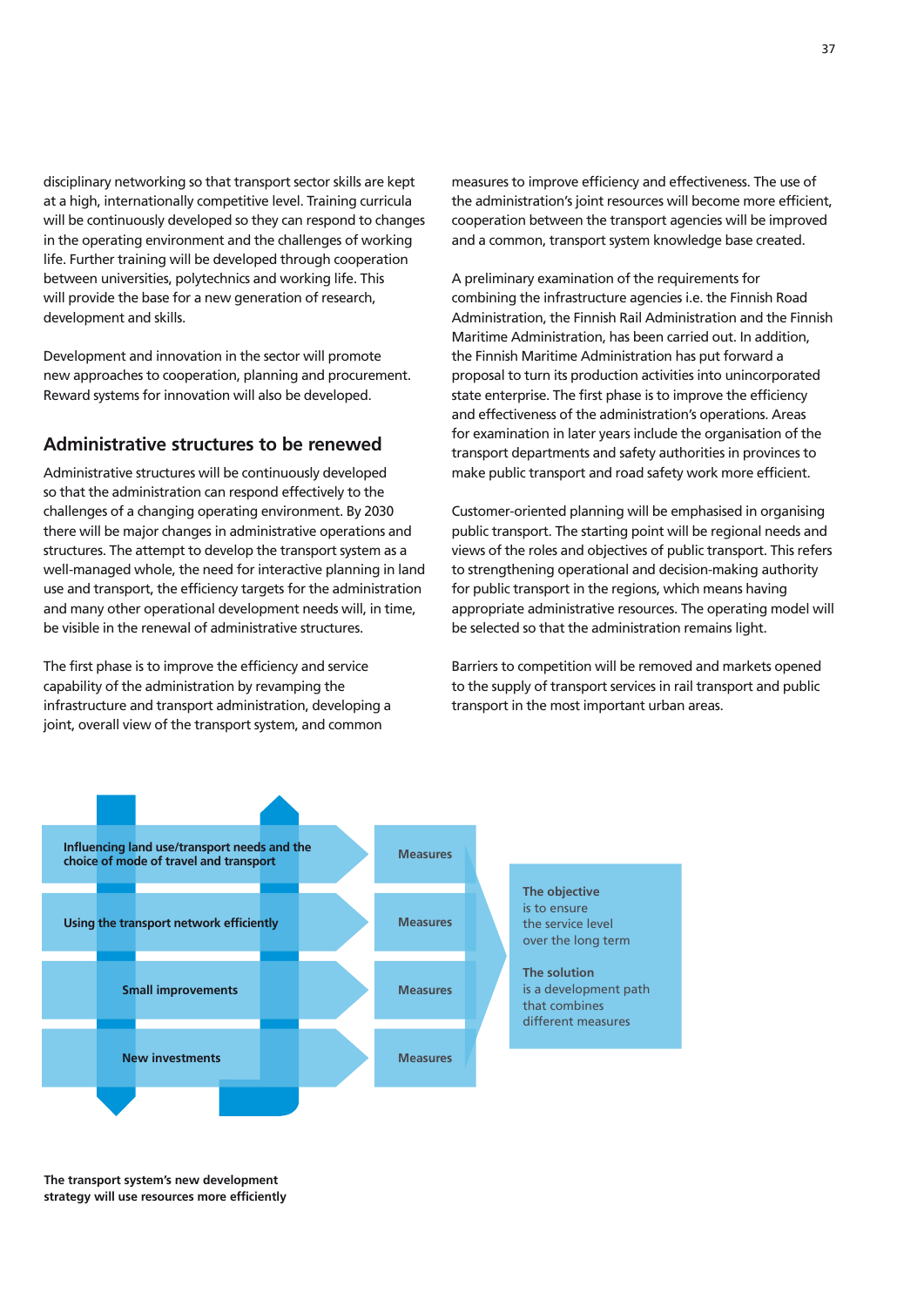# **Further measures to support the framework**



# **Transport policy report**

**• The challenges facing the transport system require new** transport policy choices from many quarters as well as broadbased and functional cooperation between the various sectors of society and operators. Sustainable development of the whole transport system requires decisions to be sustainable and consistent with the framework.

In order to improve sustainability, it is proposed that the long-term framework of the transport policy be considered during each parliamentary period in a report on transport policy from the Government to Parliament. The report will evaluate the broad spectrum of Finland's transport policy as a whole. It will describe the condition of the transport system, how development is envisaged and its challenges, and the long-term framework for transport policy, emphases and priorities. The report will provide a good basis for the longterm development of Finland's transport system and offer the opportunity to develop the whole transport system by objectives in cooperation with the various agencies, and to link transport policy to other policy areas, such as commercial, regional and environmental. The report will also provide the framework for implementation of transport policy in different sectors.

### **Action plan**

**• The transport policy framework includes many development** proposals that attempt to ensure a functioning transport system that will support the well-being of Finland and its regions. The work is challenging with conflicting pressures from different objectives and players.

The development work concerns people in many areas of responsibility and many administrative sectors. On the basis of the framework, the Ministry of Transport and Communications will draw up an action plan in cooperation with those agencies that will play a significant role in its implementation. The action plan will define the central measures required over the next few years, the timing and the responsibilities of the various organisations and agencies. The action plan will result in cooperation and measures that aim to develop the transport system in line with the objectives in the framework.

Part of the action plan will be a policy programme for the transport industry. Its objective is to ensure that high-quality goods and passenger transport and travel services are generally accessible, moderately priced and provided effectively through functioning transport markets. The objective is also to clarify the roles and tasks of government and municipalities as well as the operating companies, and to develop operating models so that the transport industry is efficient and benefits from dayto-day travel and business transport.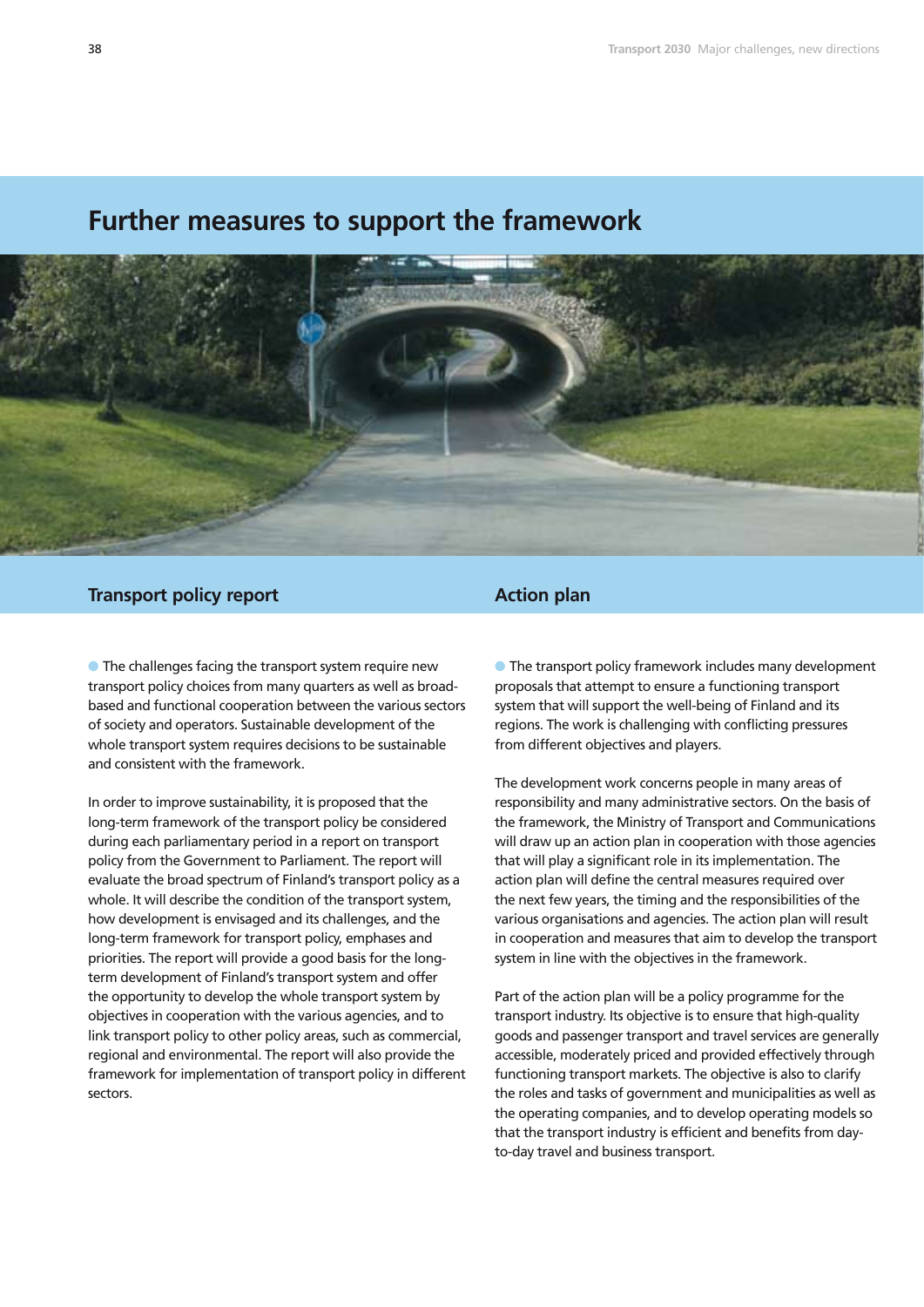

# **Transport system development programme**

 Development of the transport system will require a longterm development programme to be reviewed in each parliamentary period.

The traditional development programme, which focussed almost exclusively on investments in transport infrastructure,

**The transport system's**  development program **consists of different,**  wide-ranging measu

is not sufficiently wide-ranging. The transport system will be developed over the long-term using many different development measures to answer current and future challenges and create the conditions for future approaches. The development programme will present the funding and other resource requirements.

| mme<br>res. | <b>Transport infrastructure</b><br>development            | • Trunk network development<br>• Other transport infrastructure developments<br>• Themed projects / infrastructure developments                                |
|-------------|-----------------------------------------------------------|----------------------------------------------------------------------------------------------------------------------------------------------------------------|
|             | <b>Development of transport</b><br>systems in urban areas | • Development measures required<br>by the statement of intent                                                                                                  |
|             | <b>Transport services</b><br>development                  | • Development of public transport services<br>• Development of traffic guidance and information services<br>• Themed projects / Transport services development |
|             | <b>Development</b><br>of future approaches                | • Development of data networks for transport<br>• Development of transport management systems.                                                                 |
|             | <b>Improvements in skills</b><br>and knowledge            | • Research and development<br>· Improvements in transport sector skills                                                                                        |